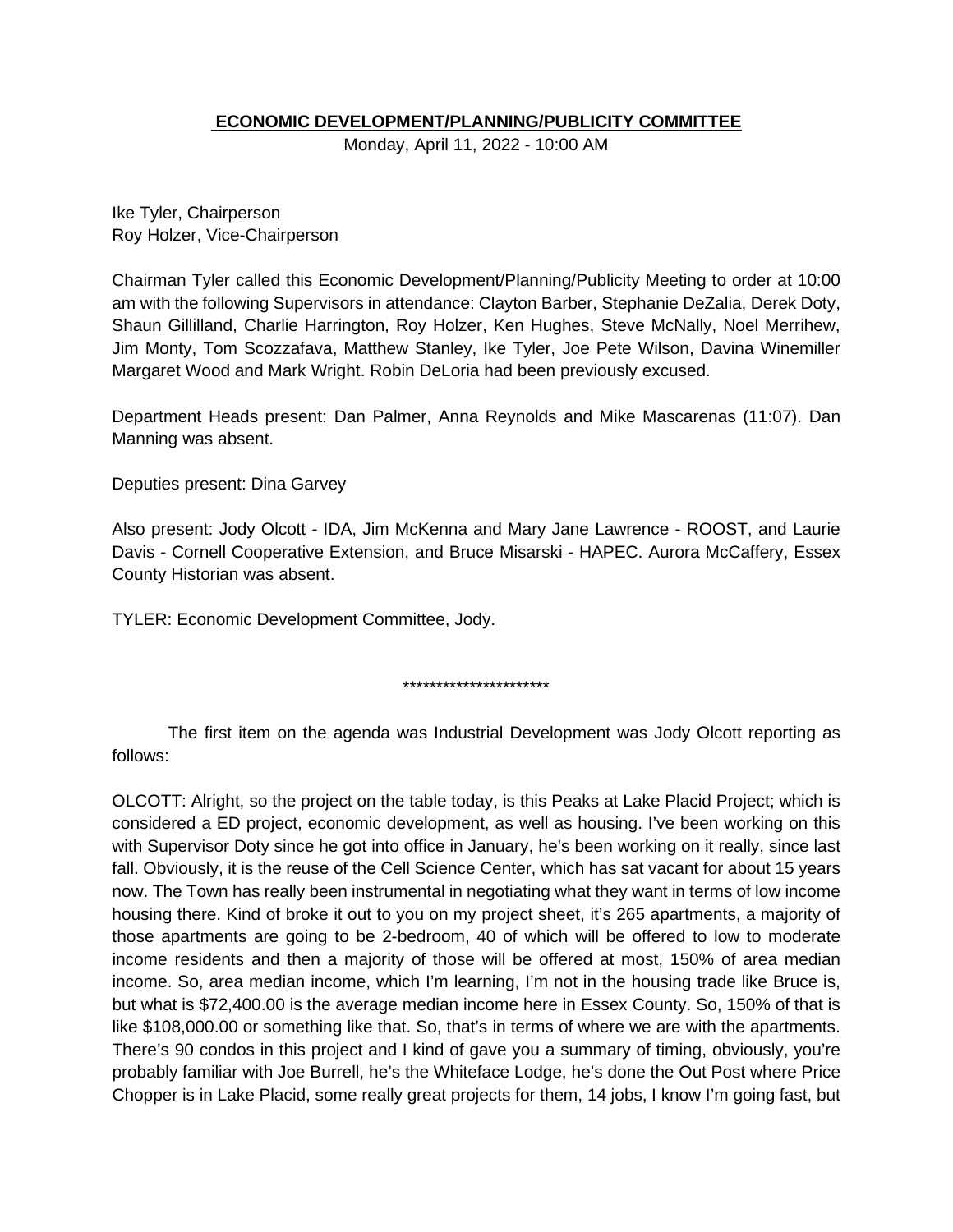I kind of sent you a summary, just so you could have an opportunity to look at it. They are asking for sales and use tax exemption. So, the total project, if you encompassed the apartments and the condos, is \$77 million. They're asking for about \$2.8 million in sales tax exemption. It's hard to calculate, you know, the ancillary economic benefits of a project like this. I mean, obviously, it's going to be a big boom to Lake Placid, they're going to have housing available and people coming and going. One thing that I absolutely could calculate out was, if the condos sell at the projected \$67 million, obviously and we just use a rough number \$40 million in mortgages, that obviously would be revenue to the County in terms of mortgage recording tax and that's, it's hard, you know what I mean, when you try and give you good numbers like calculations and stuff like that, I think that's a fair number that you could potentially get in the next couple of years, in terms of mortgages filed. I know Derek's been up to the project a few times, recently as last week and met with Joe. I think it's a good project. We supported it at the IDA. I think the town has worked closer with them, in terms of what they specifically want, so I don't know if you want to talk about that?

DOTY: The only thing that I think I'd like the Full Board to know, is that it's the first time I ever known of our Town Board putting in the application for a higher density for that property with the Adirondack Park Agency and it was a direct move to not only support a huge housing project that is deed restrictive, no short-term rentals will be allowed on that property, density was increased, workforce housing was adhered to. Joe has actually given us more than the original document, instead of 37 units, we've bumped it up to 40. We've met, briefly, in a move that Joe anticipates, subdividing the property into like 5 different lots, so that banking and financing is more possible. It's such a huge project that I even question the \$77 million, because with building materials now, up anywhere from 30% to 40%, I know that project will be in excess of \$100 million. The tax benefit to the Town will equate to, probably minimally, \$800,000.00 a year, once it's built. I think our worry on the Town level is that we don't want this project to stretch out into 10 years or something like that. So, as we move forward, we will work together with Joe, so that the phases that could be built first, to give him equity, might make sense and I guess what I am going with that, he's kind of bound now to build workforce housing first and in the scheme of attracting financing, that probably doesn't make sense. Let's let him build some units where he can resell, build and get some equity, so a few more banks may consider coming on or private investors or whatever. Meantime, not to make light of workforce housing, but we have 60 units going on, right now, at McKenzie Overlook with Reagan Development, that will be online this coming fall. That's huge for our area, right behind it is Homestead Development with Fawn Valley, that will be the first project in the State that basically brings about 26 units, I think it is, that will be for sale and people will have to qualify like this same project, AMI qualified and they will have the benefit of buying those units at cost. There will be some deed restrictions, but it's exciting, really for the whole State to see how this project goes and is a success. Anyway, Jody and the office have been unbelievable to work with.

OLCOTT: And Supervisor Doty is correct. There, obviously it's a phased project, he has not secured \$77 million. He has secured the financing for the first phase of the project. So, what we anticipate, which will be probably a lot of paper trail, is he will build the first 101 apartments and then start, obviously getting those leased out and bank financing for the other phases comes as tenants are secured and stuff like that and the same thing with the condo sales. As they do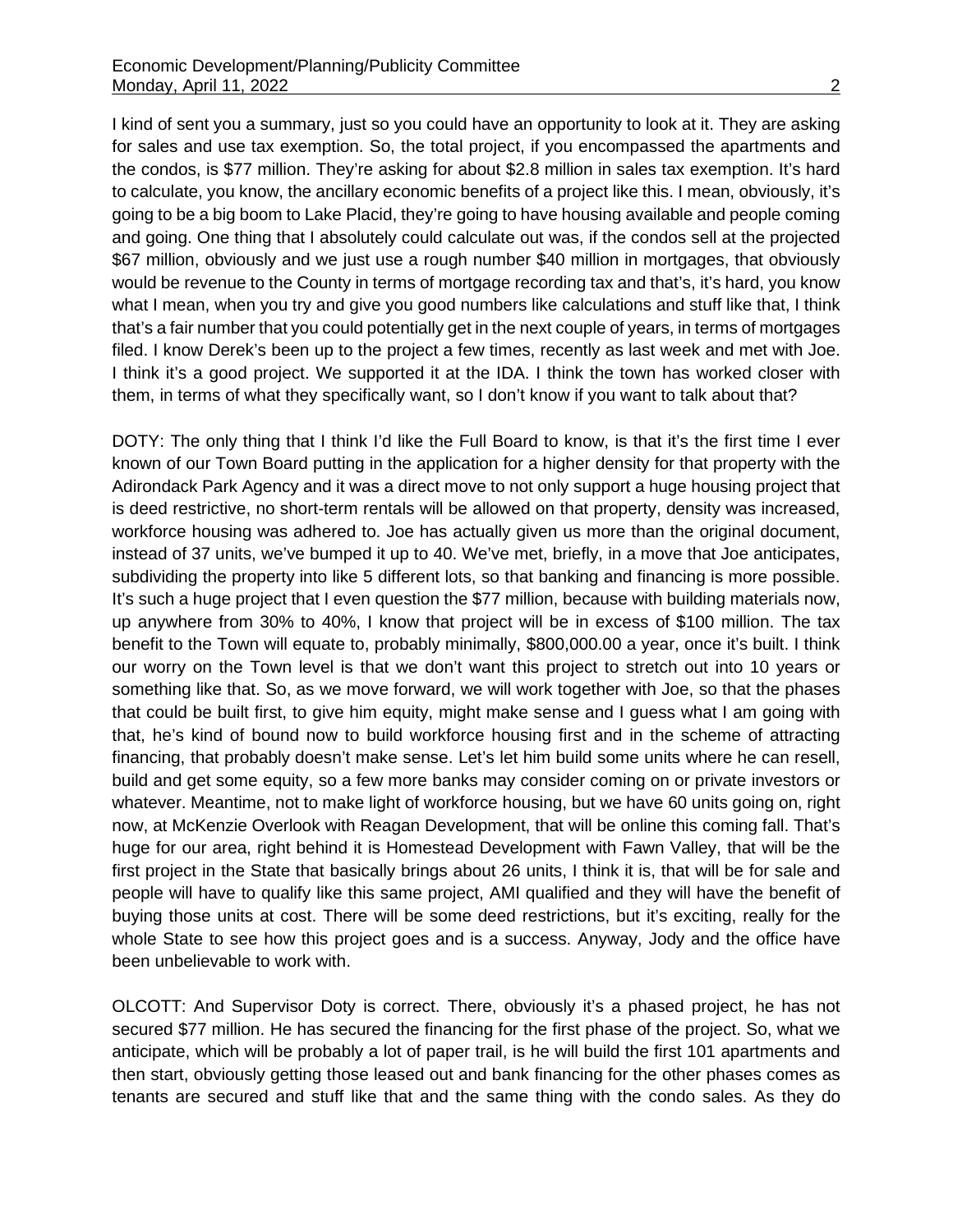resales, it opens up the availability for more financing and that's how we will work through the steps of it. So, the first \$19 million for the first 101, Supervisor Doty is right, I did talk to Joe this morning and supply issues are obviously a problem, so we just talked in terms. I know piping for the infrastructure was ordered last September, it was delivered this weekend. Anderson Windows are 52 weeks out and I said, roundabout, can you give me an increase of construction pricing? And he said, they're saying 22%. So, this \$77 million, could be obviously off by the time it's finished.

DOTY: Jody, one last question, are you confident with the 265 as a final number? Because there was discussion on one major building being eliminated, 55 units?

OLCOTT: From my understanding and the latest I have, we're confident in that number.

DOTY: Okay

OLCOTT: I think there was some questions on square footage per unit and I think that's been corrected.

DOTY: Okay

OLCOTT: But, I mean things change and it could change.

DOTY: Right, thank you for everything.

OLCOTT: Yeah, I mean the Town has really taken the lead on this in terms of what they want.

HUGHES: Hi Jody, good morning.

OLCOTT: Good morning.

HUGHES: I'm trying to keep it, so I apologize if I ask a redundant question. At the beginning of your presentation you spoke about low and moderate income housing, is that guaranteed in perpetuity? So, that those houses, that housing will always be for low and moderate?

OLCOTT: Yes, that is the town's approval through the town's zoning/planning.

HUGHES: Okay, great.

OLCOTT: So, 265 units, 40 are set aside for 120% area median income and the remaining is 150%. So, I gave you a range of 120% means an annual family income of \$86,000.00 and worst, at 150% is a \$108,000.00.

HUGHES: Quick question, who sets those guidelines? Who vets it and who executes it?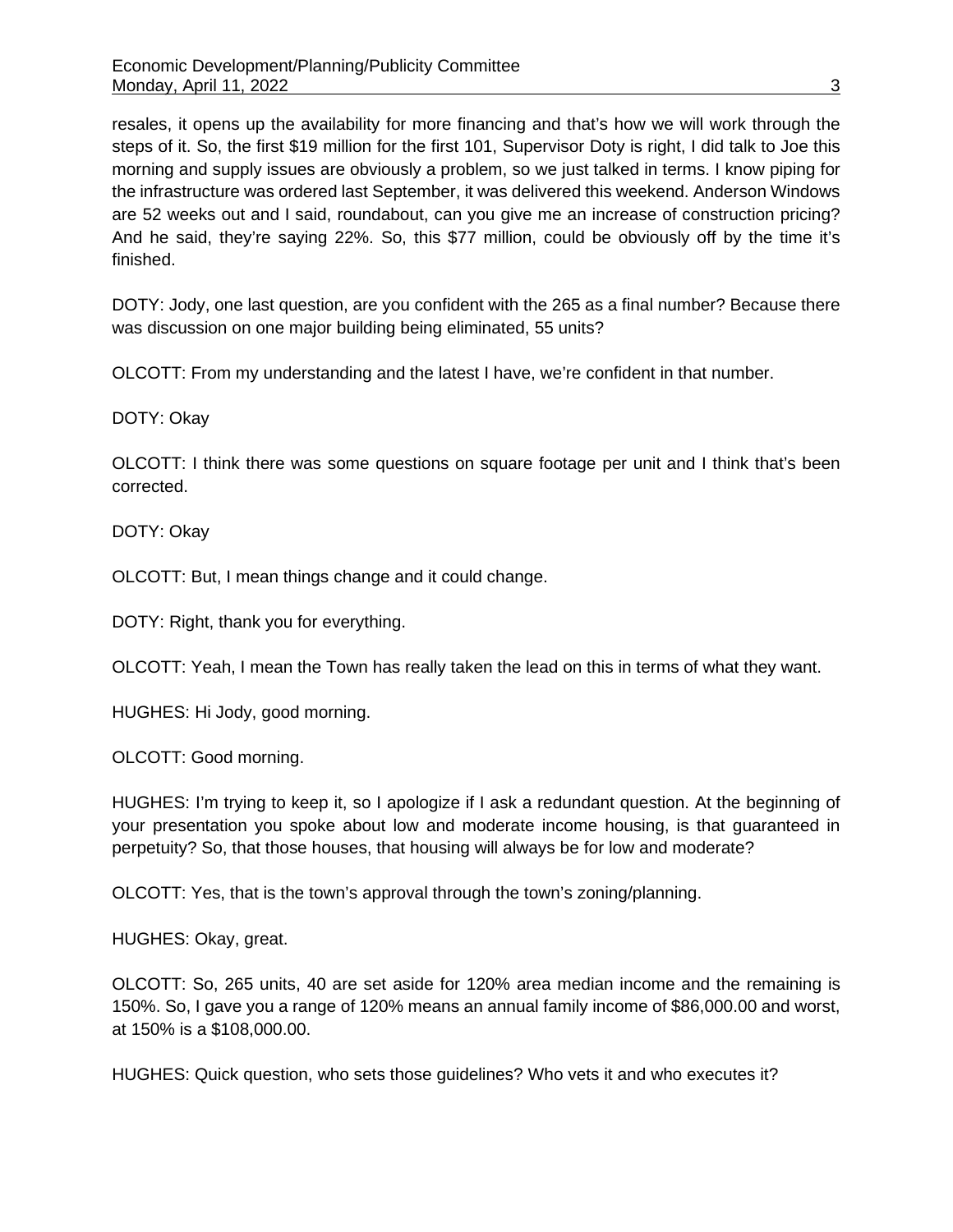OLCOTT: That is HUD sets those numbers and the Town actually, Emily, who is completely on top of making sure that they are income qualified for the 40 units and the remaining units.

MCNALLY: Will those 40 units be included in the Phase One build?

OLCOTT: Of the 101 units that are coming in Phase One, 15 of those units. So, then the remaining balance of the 164 units, the 25 comes out of there.

MCNALLY: What happens if we never get Phase Two, Three and Phase Four?

TYLER: Never happens.

MCNALLY: Never happens?

DOTY: That's true

OLCOTT: Yes

MCNALLY: It seems like Phase One is 101 apartments and then we have Phase One condos, we're going to make our money back on our condos at 76, why isn't Phase Two, the 164 apartments and 14 condos going? I would feel better if those 40 low income came in at that first phase.

DOTY: You might feel better to know that if everything isn't met, the Town has an option with the agreement, to take everything back.

MCNALLY: On all four phases?

DOTY: Yes

OLCOTT: Now, just keep in mind, when we give incentives, like we call these local incentives, whether it's sales tax exception, mortgage recording or pilot, at the end of each year we do an audit of the project to determine if they've met their conditions and we have a claw back provision where we can take back the incentives granted. So, if they received sales tax exemption on the first phase and we weren't happy with it, then we have the ability to claw that back.

MONTY: I understand DOT had requested a change to the intersection on Route 86 and I think it's Barn Road, is that part of the first phase of this plan?

DOTY: I would suspect that is only between the developer and DOT. That's not written in our agreements.

OLCOTT: I haven't seen anything, that's new to me. I will say this project has probably been 3-4 years in the making and I think it's changed a lot. At first it was swaying towards University Games,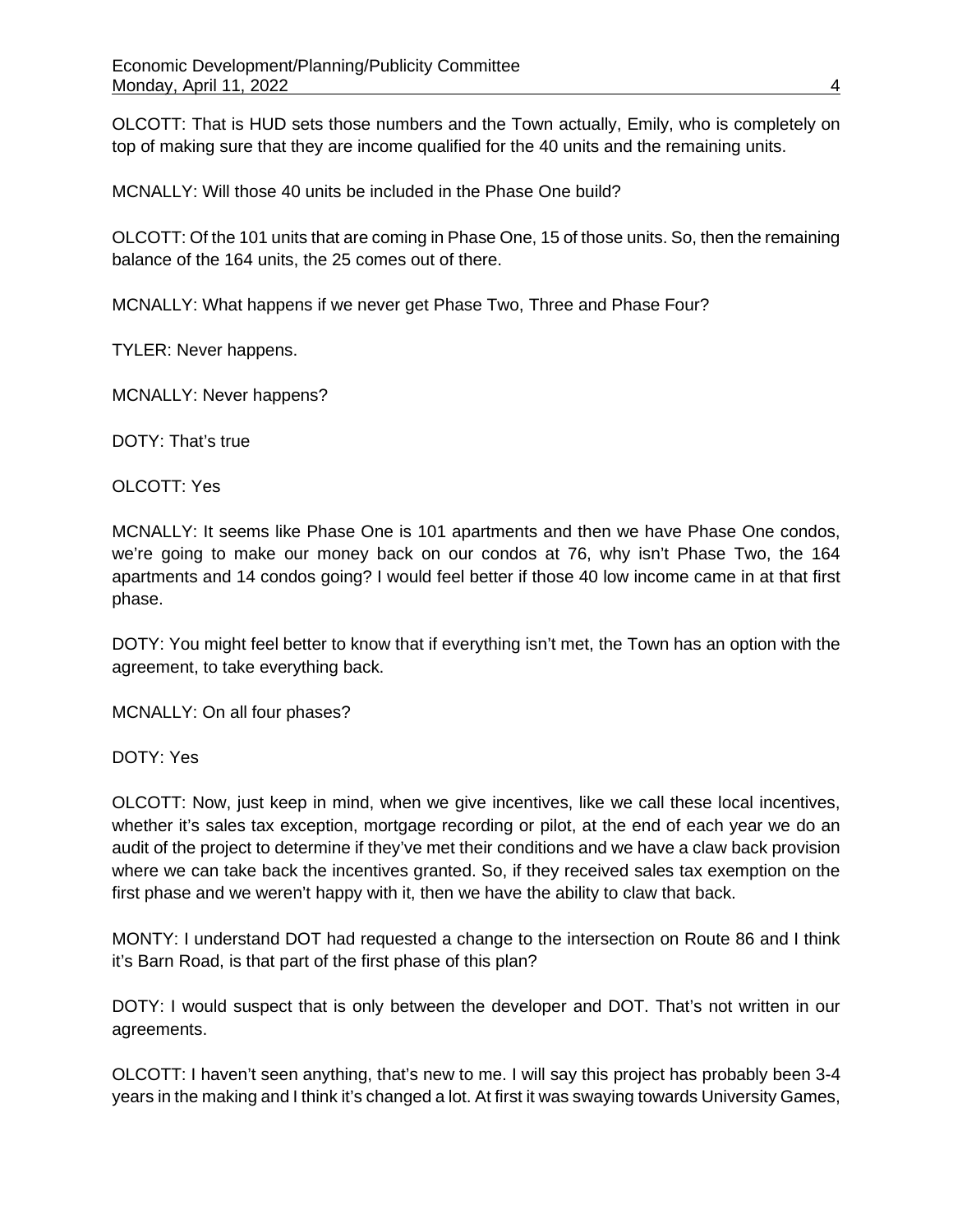now with the realization that obviously they're not going to make that.

DOTY: Unfortunately, that was the first phase that the development was supposed to satisfy and that was to use whatever housing was built for the athletes and then convert, none of us saw a pandemic coming. As unfortunate it is, we need to work together to make sure this thing finishes.

TYLER: So, we need a resolution?

WINEMILLER: I have a question.

TYLER: Oh, we have another question, Ms. Winemiller, I'm sorry.

WINEMILLER: That's okay. Can you tell me what the rent would be?

OLCOTT: Yes, so, I'm learning about, like I said, I'm not in the housing industry, so I learning about what is applicable. So, a 2-bedroom, the rent limit would be \$834.00, a 3-bedroom would be and I got these numbers at Housing or maybe from Emily, up at the Town, somebody in the housing market, not me. So, apparently it's set, it's set based on the income, so it's a certain percentage of your income each month.

WINEMILLER: And does this include the, does it include anything?

OLCOTT: I don't think it includes utilities.

WINEMILLER: Okay, so on top of these amounts the renters have to pay; heat, lights, water, sewer?

OLCOTT: I'm pretty sure, I'm not 100% positive, I don't have the answer to that.

WINEMILLER: Because, that's really a lot of money.

OLCOTT: A lot, yeah.

WINEMILLER: So, is it really low income housing if that's the case?

DOTY: Everything is based on accepted AMI rates that are put forth by HUD. That's the basis for how we start a project like this.

OLCOTT: I can ask, I can go back and ask Bruce or Emily in the Town, if the utilities and all the other overhead expenses are included in that number. Just looking at a 2-bedroom at \$830.00, I can't imagine that it is. I mean how could you even build it and get your money back?

PALMER: Right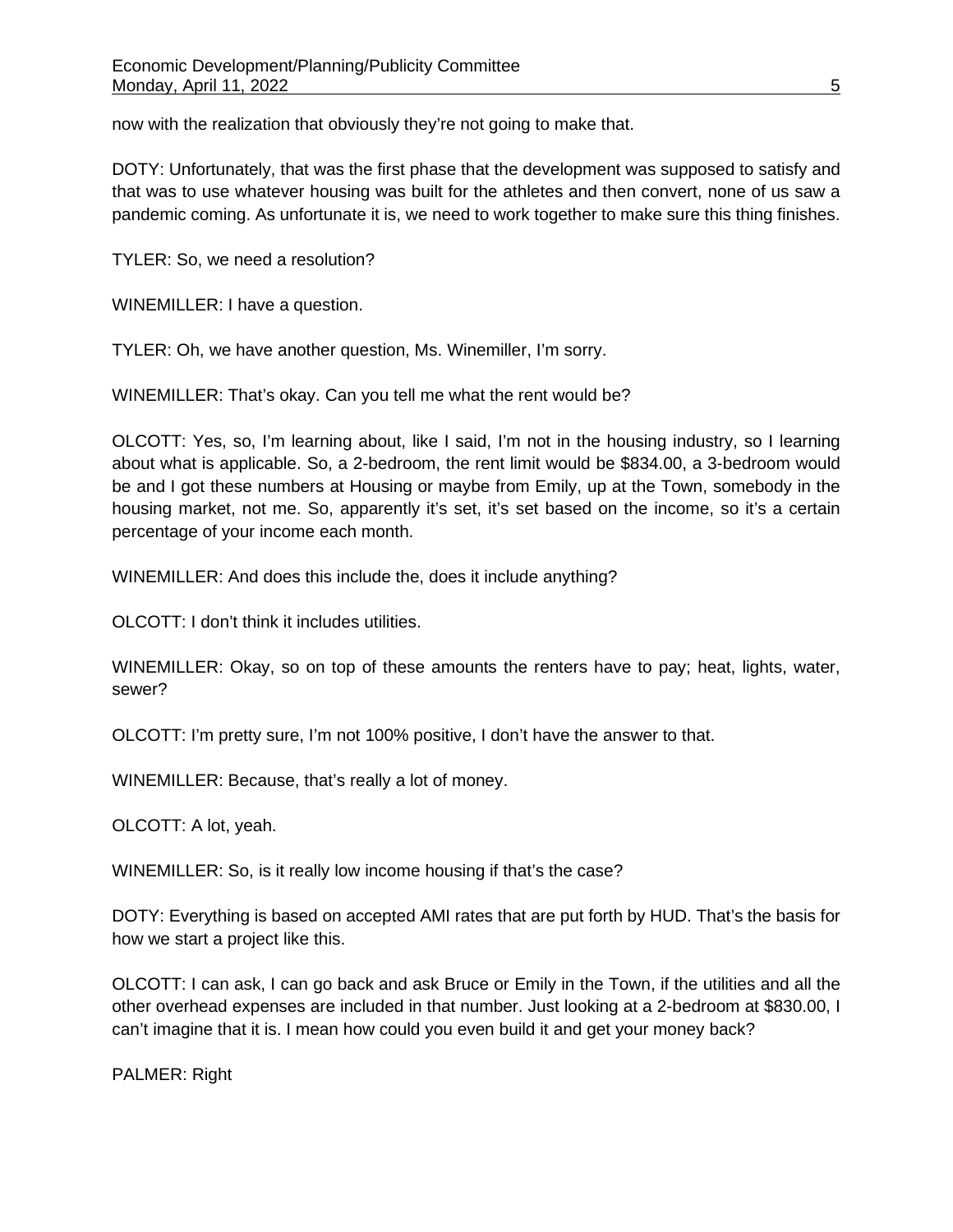WINEMILLER: No, I understand, it's unfortunate.

MONTY: I kind of think, Davina that a lot of depends on location, cost of living in Lake Placid is sustainably higher than the cost of living in North Hudson or Lewis.

WINEMILLER: Absolutely

MONTY: Or even St. Armand.

WINEMILLER: But, it sounds to me, if it's based on, like what did you say, about \$80,000.00?

OLCOTT: Yeah, I mean 120% of our area median income is \$86,000.00.

WINEMILLER: So, those people would not qualify, Mike, right, for any HUD or HEAP or anything like that? At \$86,000.00?

MASCARENAS: It would depend on how many lives in the household, but likely not.

WINEMILLER: Likely not.

OLCOTT: Mike, do you know about these housing numbers?

MASCARENAS: I just walked in.

OLCOTT: Somebody answer, not me.

MASCARENAS: I would have to look at them, I don't know.

OLCOTT: I don't know, I wish Bruce or somebody was here. Oh, he is, I couldn't see you, Scozzy was in the way. Do you know the answer to these questions?

WINEMILLER: Bring Bruce up here.

PALMER: Come on up, Bruce.

TYLER: Bruce, you've got to come up.

OLCOTT: Bail me out here.

MISARSKI: So, sure at 120% AMI, certainly, what did you say \$840.00?

OLCOTT: I was saying 120% would be \$86,000.00 and that's 150% is at \$108,000.00.

MISARSKI: Well, certainly a 2-bedroom at the rate you quoted is very affordable.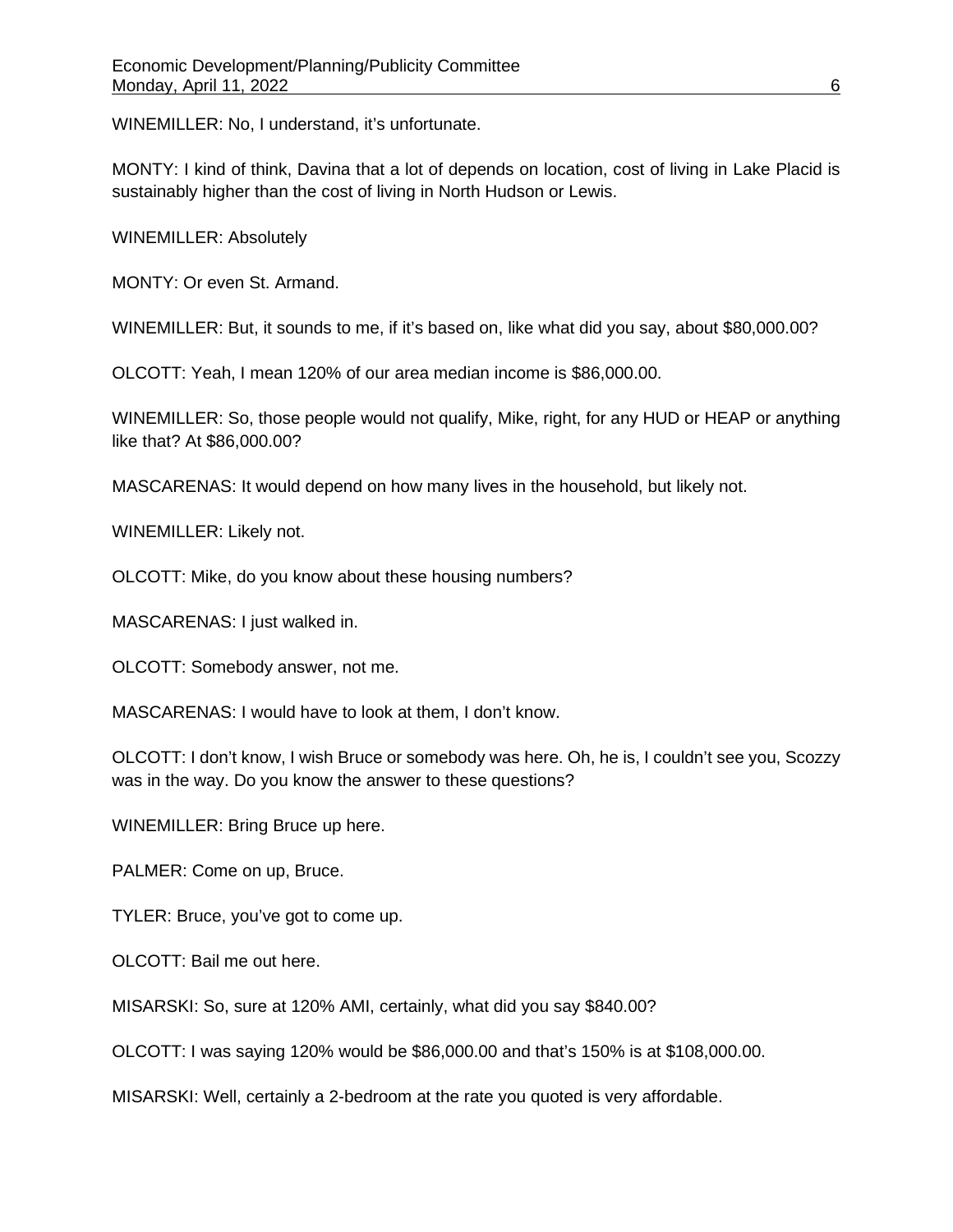OLCOTT: Well, this is what I'm using, I'm using these numbers. Is that what I'm supposed to be using?

MISARSKI: Well, I thought the question was, what are they getting for these rents?

WINEMILLER: Right, what's the rent?

MISARSKI: That would be a question to the developer. I have no idea.

OLCOTT: But, if it has to adhere to, isn't that what this is, the fair market rents?

MISARSKI: So, affordability is 30% of your monthly income. So, we would take that \$86,000.00 figure out what that 30% of the monthly is. Yes, utilities are usually included of what we consider affordable, affordability of really at 30% of whatever the person's level in income is.

### WINEMILLER: Okay

MISARSKI: So, we all have, we all should have a housing budget that's within 30% of what our incomes are.

OLCOTT: Okay, so we're getting there, so \$86,000.00 on the low end, that would be \$26,000.00 is your annual housing budget. So, if you divided that by 12, are you sure?

MISARSKI: They could be getting over \$2,000.00 a month for rent.

OLCOTT: That's exactly what it is, it's \$2,100.00.

WINEMILLER: Okay, so that would include utilities?

MISARSKI: We don't know what they're asking, what their rent level is.

OLCOTT: Yeah, I didn't get into the specifics, because the Town has Emily up there.

WINEMILLER: So, the Town has an agreement with them at these rates, and whatever they turn out to be for that?

DOTY: You bet.

WINEMILLER: Okay

MISARSKI: So, it would be affordable for people up to 120%, so that is the limit and obviously, all of those people that qualify are going to be less than limit, you know still \$2,000.00 a month is a lot for an apartment, for anybody.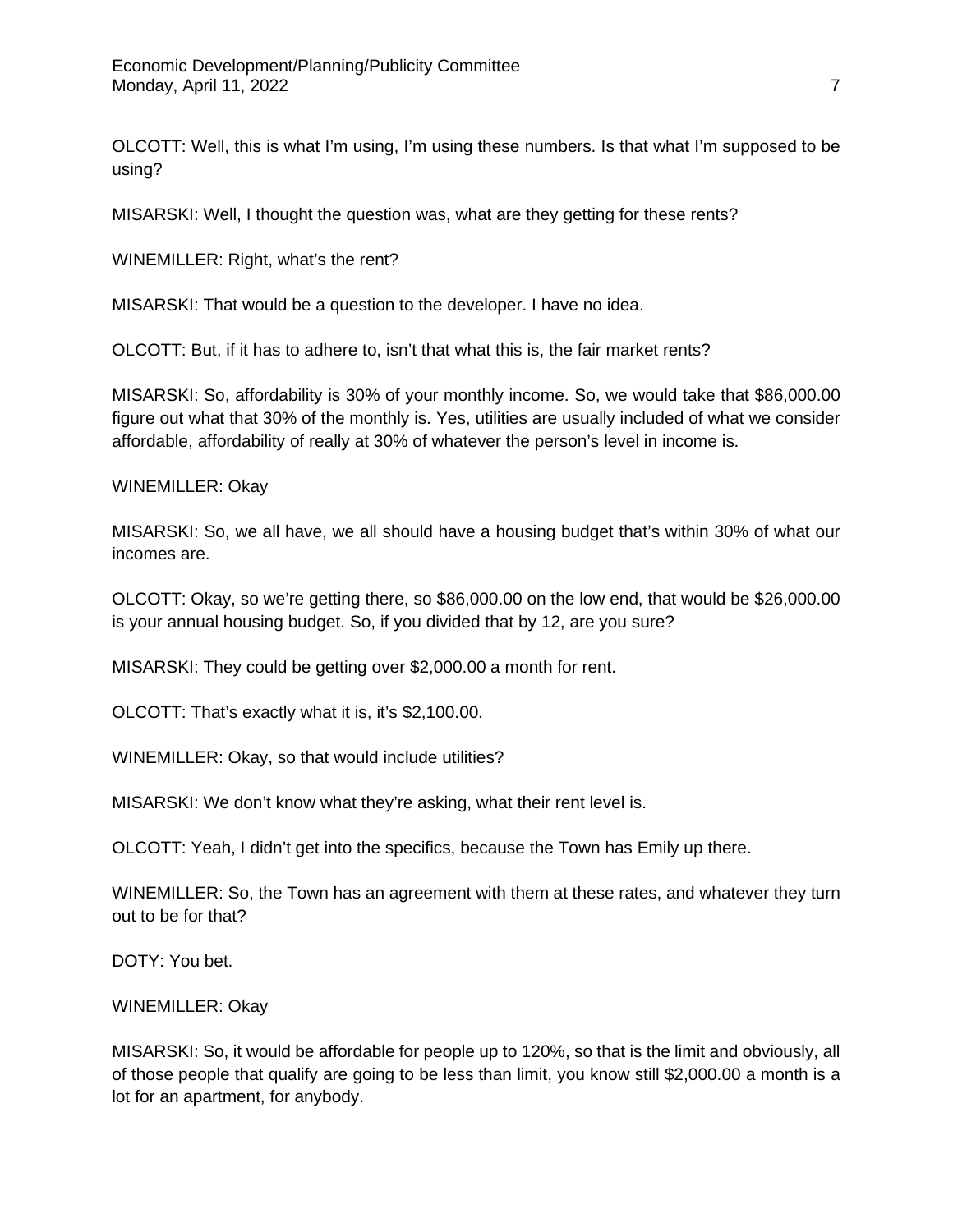WINEMILLER: Right, it is, for anybody. But, if that includes the utilities, that makes more sense.

MISARSKI: And fortunately Lake Placid utilities are not a big issue, the electric rates, you'd be shocked, us National Grid payers would be shocked to see what Lake Placid people pay.

TYLER: Alright, moving on now, we've got to move on. Alright, we're looking for a mover? You've got a question, Mr. Scozzafava?

SCOZZAFAVA: So, we're talking just the sales tax exemption? They haven't asked for a property tax exemption?

DOTY: No, at one point we discussed mortgage tax exemption, but the history in North Elba is to leave that totally alone, unless it becomes an issue further down the road, I prefer to leave it just as sales tax exemption.

OLCOTT: We've done similar on any of the hotel projects in Lake Placid.

TYLER: Mr. Merrihew moves, second? Ms. Wood.

### **RESOLUTION APPROVING THE FINANCIAL ASSISTANCE IN THE FORM OF SALES TAX AND MORTGAGE TAX ABATEMENT AUTHORIZED BY THE ESSEX COUNTY INDUSTRIAL DEVELOPMENT AGENCY IN CONNECTION WITH A PROJECT FOR THE PEAKS AT LAKE PLACID PROJECT IN THE TOWN OF NORTH ELBA** Merrihew, Wood

TYLER: All in favor, aye? Opposed?

OLCOTT: Thank you

TYLER: Thank you, anything else? Thank you

OLCOTT: Yup

### \*\*\*\*\*\*\*\*\*\*\*\*\*\*\*\*\*\*\*\*\*\*\*\*\*\*\*

The next item on the agenda was Community Resources with Anna Reynolds reporting as follows:

REYNOLDS: Good morning, the first thing today is a resolution, we did an RFP about 2 months ago, now, reviewing the responders, we would like to authorize the Purchasing Agent to award the RFP for \$44,708.00 to a company called GhB Geospacial, for the digitizing of the boundaries from the local zoning, town overlays and this will help to set up the system for the water and sewer district boundaries. So, we're going to get as far as we can with the RFP dollar figure of \$44,000.00, as far as we can for all the towns and this will be covered under the Local Government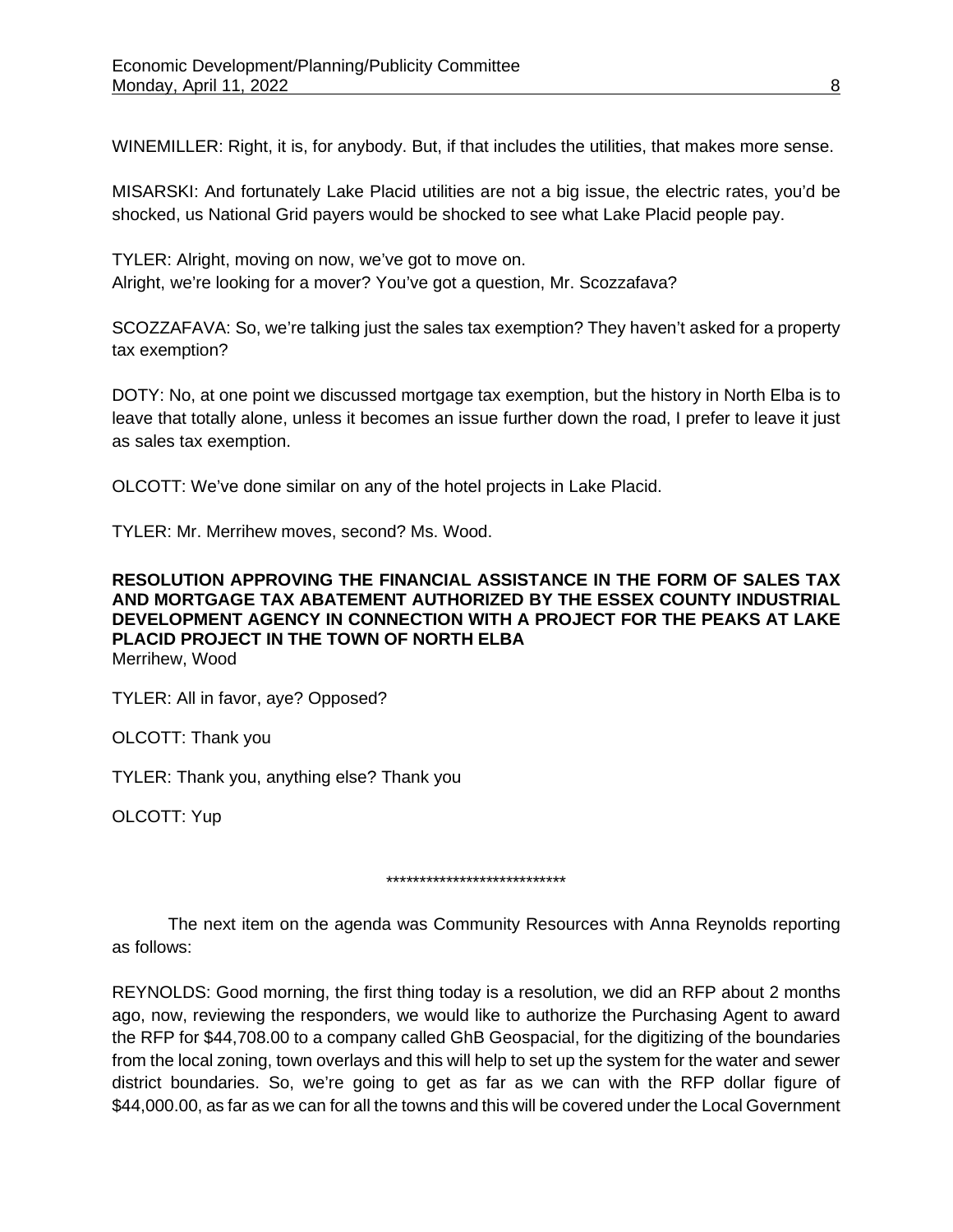Efficiency Grant, which will expire next May. So, we want to get as much as we can into the grant over the next course of the year.

TYLER: Questions? Mover? Mr. Holzer, second? Ms. DeZalia

**RESOLUTION AUTHORIZING THE PURCHASING AGENT TO AWARD A RFP IN THE AMOUNT \$44,708.00 TO GHB GEOSPACIAL FOR DIGITIZING THE BOUNDARIES FROM LOCAL ZONING, TOWN OVERLAYS AND SET UP A SYSTEM FOR DIGITIZING SEWER AND WATER DISTRICT BOUNDARIES, WITH FUNDS TO COME FROM THE LOCAL GOVERNMENT EFFICIENCY GRANT** 

Holzer, DeZalia

TYLER: All in favor? Opposed?

REYNOLDS: There are 3 referrals, the first the Town of Ticonderoga, a special use permit and site plan review on County Route 48, a solar project, Pivot Solar. They will have to obtain a rightof-way permit for Essex County and once the permit is executed, there will no impact to Essex County property, therefore, I recommend a letter of no impact, based upon the permit executed.

TYLER: Mr. Merrihew, second? Mr. Hughes.

## **ACTION OF THE ESSEX COUNTY PLANNING BOARD ON REFERRAL RECEIVED FROM THE TOWN TICONDEROGA**

**The following motion was made by Supervisor Merrihew.**

**Where, the Essex County Planning Board has considered the following GML 239 referrals at its regular meeting on April 11, 2022.**

**REFERRAL PROPOSED ACTION Town of Ticonderoga - Pivot Solar special use permit & site plan review** 

**Whereas, none of the referred, proposed actions directly impacts a county road or county property.**

**Be It adopted by the Essex County Planning Board that no recommendation or comment on the said referral shall be or hereby is made, after a right-of-way permit is obtained from Essex County and the respective referring bodies may take such final action as they deem appropriate.**

**This motion was seconded by Supervisor Hughes and passed on a vote of 9 in favor, and none opposed.**

TYLER: All in favor? Opposed?

REYNOLDS: In the Town of Minerva there's an area variance for a single family home located on Minerva Lake Road. The variances do not impact Essex County, therefore a letter of no impact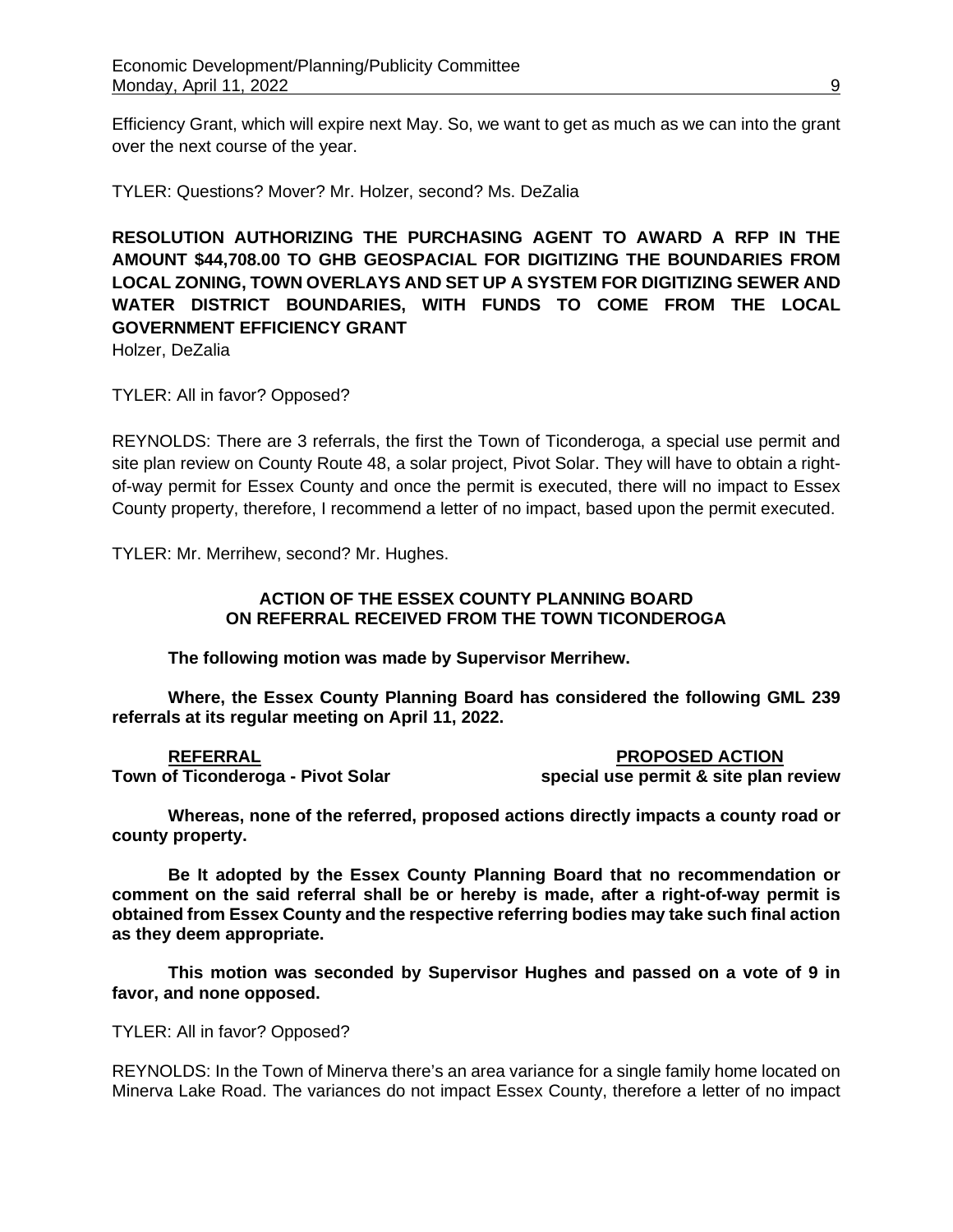may be submitted.

TYLER: Mover? Ms. Wood. Second? Ms. DeZalia

### **ACTION OF THE ESSEX COUNTY PLANNING BOARD ON REFERRAL RECEIVED FROM THE TOWN MINERVA**

**The following motion was made by Supervisor Wood.**

**Where, the Essex County Planning Board has considered the following GML 239 referrals at its regular meeting on April 11, 2022.**

### **REFERRAL PROPOSED ACTION Town of Minerva - John Hausman Area Variance Area Variance**

**Whereas, none of the referred, proposed actions directly impacts a county road or county property.**

**Be It adopted by the Essex County Planning Board that no recommendation or comment on the said referrals shall be or hereby is made, and the respective referring bodies may take such final action as they deem appropriate.**

**This motion was seconded by Supervisor DeZalia and passed on a vote of 9 in favor, and none opposed.**

TYLER: All in favor? Opposed?

REYNOLDS: The Town of North Elba and the Village of Lake Placid have a joint land use code, each municipality submitted a referral. So, the first, the Town of North Elba, I reviewed the materials and I recommend a letter of no impact to the Town of North Elba.

TYLER: Mr. Holzer, Mr. Doty

### **ACTION OF THE ESSEX COUNTY PLANNING BOARD ON REFERRAL RECEIVED FROM THE TOWN NORTH ELBA**

**The following motion was made by Supervisor Holzer.**

**Where, the Essex County Planning Board has considered the following GML 239 referrals at its regular meeting on April 11, 2022.**

**REFERRAL PROPOSED ACTION Town of North Elba Zoning / Planning law amendments** 

**Whereas, none of the referred, proposed actions directly impacts a county road or county property.**

**Be It adopted by the Essex County Planning Board that no recommendation or comment**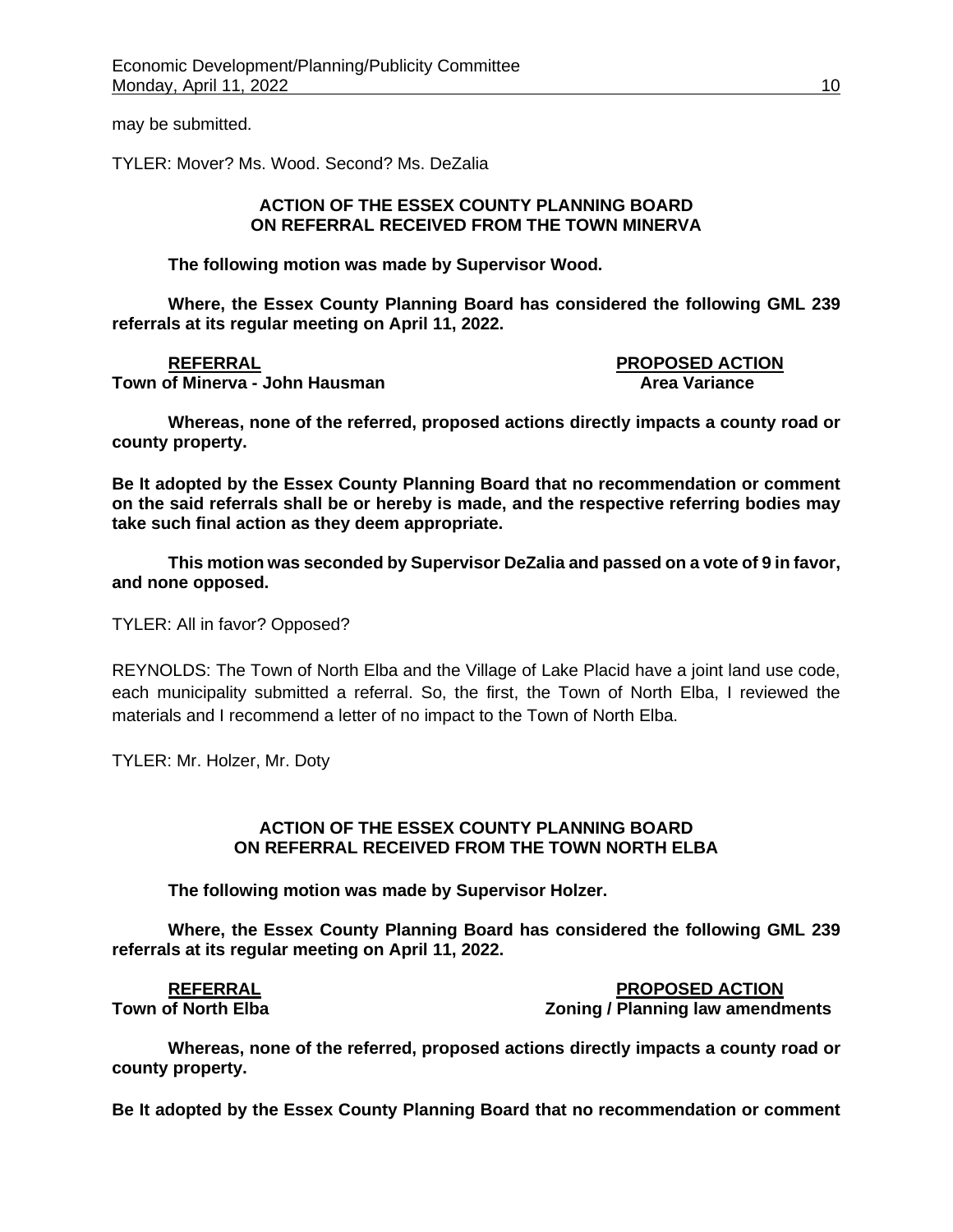**on the said referrals shall be or hereby is made, and the respective referring bodies may take such final action as they deem appropriate.**

**This motion was seconded by Supervisor Doty and passed on a vote of 9 in favor, and none opposed.**

TYLER: All in favor? Opposed?

REYNOLDS: And the Village of Lake Placid, again, the joint land use code. I received the referral and reviewed the materials and a letter of no impact it warranted.

TYLER: Mr. Winemiller. Second? Mr. Doty.

## **ACTION OF THE ESSEX COUNTY PLANNING BOARD ON REFERRAL RECEIVED FROM THE VILLAGE OF LAKE PLACID**

**The following motion was made by Supervisor Winemiller.**

**Where, the Essex County Planning Board has considered the following GML 239 referrals at its regular meeting on April 11, 2022.**

**REFERRAL PROPOSED ACTION Zoning / Planning law amendments** 

**Whereas, none of the referred, proposed actions directly impacts a county road or county property.**

**Be It adopted by the Essex County Planning Board that no recommendation or comment on the said referrals shall be or hereby is made, and the respective referring bodies may take such final action as they deem appropriate.**

**This motion was seconded by Supervisor Doty and passed on a vote of 9 in favor, and none opposed.**

TYLER: All in favor? Opposed?

REYNOLDS: That's all I have today, unless someone has some questions?

TYLER: Anybody have any questions? I don't see any, madam.

REYNOLDS: Okay

TYLER: Have a fun day.

\*\*\*\*\*\*\*\*\*\*\*\*\*\*\*\*\*\*\*\*\*\*\*\*\*\*\*\*

The next item on the agenda was the Essex County Historian, Aurora McCaffrey absent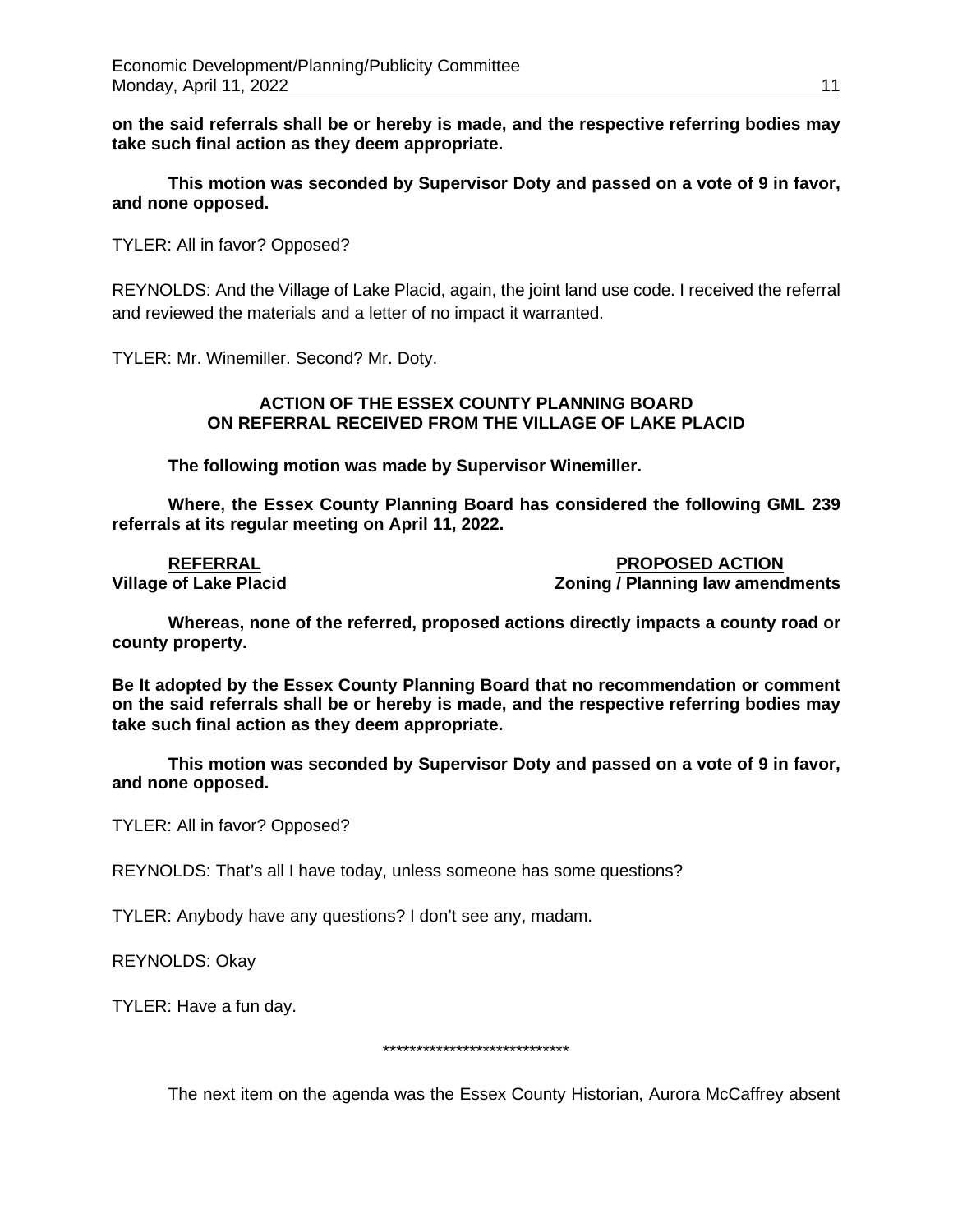and no report was given.

\*\*\*\*\*\*\*\*\*\*\*\*\*\*\*\*\*\*\*\*\*\*\*\*\*\*\*\*

The next item on the agenda was Cornell Cooperative Extension, with Laurie Davis reporting as follows:

DAVIS: Good morning, we did submit a report, so you have that. I want to just add something to it, that mark your calendars, we set September  $24<sup>th</sup>$  as the date for the Adirondack Harvest Festival, finally back in person, using the full fairgrounds and we're already gathering the music, food, brew tent, a huge farmer's market, if you remember, displays, talks, demos and then there's a horse group doing barrel racing on the horse grounds. So, the entire fairgrounds should be used in that day and we're moving ahead with plans on that, so I wanted to make sure you had it on your calendars and I hope you can all attend.

The only other thing that I wanted to talk about today, is that, if you haven't heard already, after 14 years with Essex County CCE, our Quality of Life Issue Leader, Linda Gillilland has accepted a position of Executive Director with Cornell Cooperative Extension in Clinton County and she's going to be starting there on April 26<sup>th</sup>. Her last day with us will be April 25<sup>th</sup>. We're really proud of her for this accomplishment. It's a great chance for her to spread her wings and be challenged in other, in a whole new area. I think, she'll be great at it and we're going to miss her expertise, depth of knowledge on almost any topic that would come through and wildly entertaining stories of experiences living, seemingly all over the planet. Her current position as Issue Leader, the shoes are going to be difficult to fill. I wanted to, you know, have you all rest assured that we are preparing to step up and fill those various positions, we'll try and figure that out very soon. We're hopefully on the verge of hiring a new Executive Director, hoping we have an announcement by the end of April, mid-May, should be coming up. So, the CCE staff would like to express their congratulations and appreciation to Linda and we request that the Essex County Board of Supervisors pass a resolution recognizing her many varied and Extension contributions to the constituents of Essex County and CCE.

TYLER: Moved by Ms. DeZalia, unanimous second, thank you.

**RESOLUTION OF CONGRATULATIONS AND APPRECIATION TO LINDA GILLILLAND ON HER MANY YEARS OF SERVICE TO CORNELL COOPERATIVE EXTENSION.**  DeZalia, unanimous

DAVIS: Thank you very much, any questions?

TYLER: Any questions? I don't see any, thank you.

DAVIS: Thank you

\*\*\*\*\*\*\*\*\*\*\*\*\*\*\*\*\*\*\*\*\*\*\*\*\*\*\*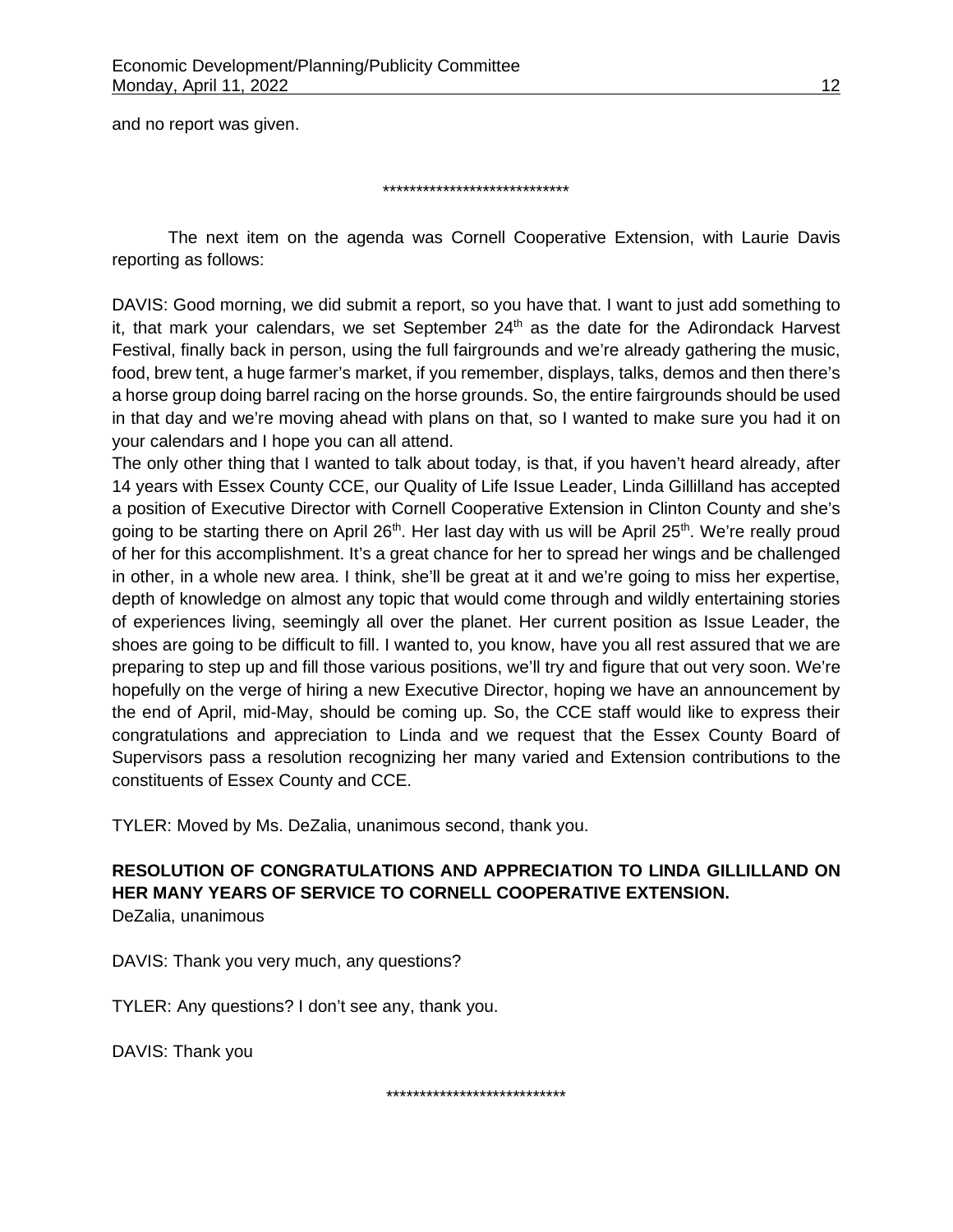The next item was the Regional Office of Sustainable Tourism (ROOST), with Jim McKenna and Mary Jane Lawrence reporting as follows:

LAWRENCE: Good morning, so I have just a couple of updates. First and foremost, thank you to the Supervisors that met with Jim and I on Friday, as we mentioned before and our commitment in 2022 and moving forward is to meet with our representatives in each of our 18 towns, multiple times a year to better understand the needs.

We're planning Adirondack Day, again, in the Legislative Building in Albany. That's where we highlight all the Adirondack Region to the elected officials and their staff. That will be May 9<sup>th</sup>.

All of you that live in the Lake Champlain Region, hopefully, have seen the new guide that came out. Speaking of the Lake Champlain Region, we do have a new position at ROOST that's starting at the end of the month, it's the Southern Essex County Regional Marketing Manager, her name is Isabelle Bureau. She'll be representing the Adirondack Hub. The four towns in the Hub, as well as the 9 towns along the Lake Champlain Region. She's from Newcomb and we're very excited to have her on board.

We met with the State Police, New York State Police, Thursday, in Albany, Jim, myself and a representative of Ironman to resolve the, how the State Police will be compensated for working Ironman, so that has been resolved and the State Police and Ironman are both satisfied that State Police will be compensated for their hours that they put forth during that race.

I think that's it, that's all I have on my list. The Lake Champlain website will launch in June and we're going to be starting the Whiteface Region in the fall.

TYLER: Any questions?

LAWRENCE: One other thing, Jim, you have to tell them about what's happening to you.

MCKENNA: What? Thank you Mary Jane. I think what MJ was referring to, is I am not going to be here next monthly, likely, because I'm having a knee replacement. Is that what you're talking about?

LAWRENCE: That is what I was talking about.

MCKENNA: Alright, thank you.

LAWRENCE: Just so not everybody was wondering what happened to you.

MCKENNA: So, I am going to talk about a couple of things, quick, we just completed something we're going to use, we think, more around the County. This was done specifically for North Elba/Lake Placid and it's called a Designation Management Plan and what that's about is, you know, travel is increasing, natives are restless, meaning how much is too much? What do you have to do to maintain, you know, the economy? Certainly, tourism is going to be, always a part of our economy, because of our outdoor atmosphere and attractions, but as the population grows and travel grows, a lot of our small towns, there's a movement beginning, not only here in the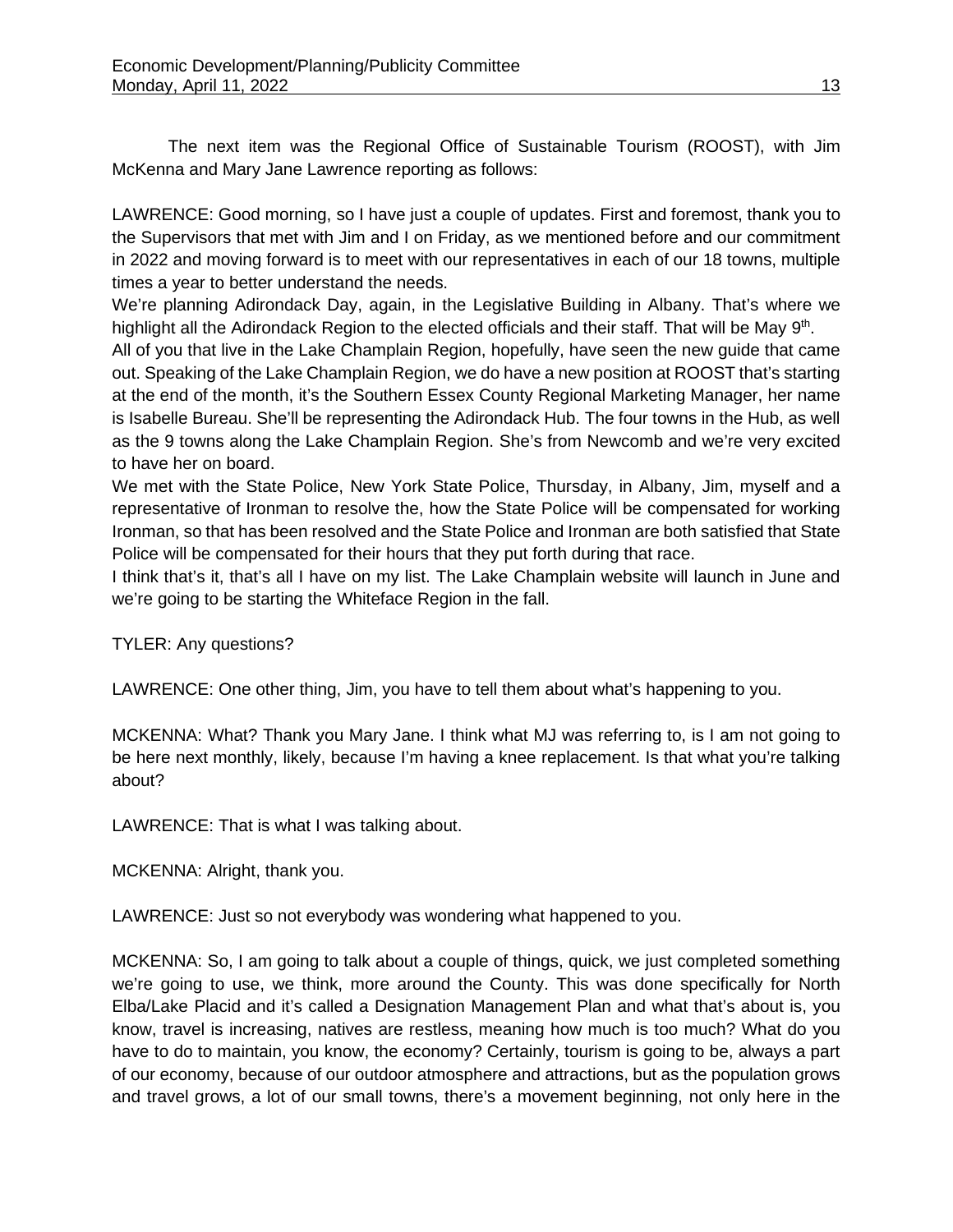Adirondacks, but globally, about tourism and how do you manage it to the benefit of the residents. So, we know we're the first ones in New York State that's taken this on, at least, western mountain resorts have done it, Europe has done it, but we work specifically with the Town and the Village. We brought in some people to help us put together what's called the Designation Management Plan and that's about making sure we sustain our economy the way it is, but not alienating our locals and to have a good community, to have a good tourist economy or any economy, you must have a good community and I know you were talking about housing. One of the big things that's been identified in here is that you need diversity in housing, meaning different income levels have to be sought, you have to have different income levels in your communities to be big communities. Derek, you were talking about some of those big projects, there's 3 projects, I don't know if you mentioned all. There is the low income project, through HCR, that you're familiar, Bruce and then there's the one Fawn Ridge that's sort of and actually, the Peaks are in that area that there's opportunities for people, not only low income, but you have to service all income levels. And I think that's an example of all of our towns, because you know, we see our schools consolidating, we see school population dropping, we have to build our population base and that's why organizations like ROOST, around the County now are focusing more than on just tourism marketing and that's what this Destination Management Plan's all about. It's also talking about diversifying the economic thing, it's not all about tourism. What else can we bring in? Good example is certainly we know, it was JP Morgan that just announced they're going to allow people to work from their home forever, now. All of sudden that puts our region in a different area for economic growth. We can, soliciting remote workers, you don't have to provide factories, you don't have to provide, you have to provide housing, housing's number one, but that money comes into the economy just like a new business comes into the economy. So, we're looking at that in this plan. Also, the event management has certainly been an issue, a lot of the, the four towns that are engaged in Ironman, you know that's a challenge and we took a lot of time, this year, working on that, but what we plan to do is put a council together for events to really look at that long term. Another area is to align investments in the travel industry to benefit all residents in your community. So, what we're doing, the whole purpose here is to really put together the necessary ingredients to make sure that our economies continue to grow and survive and provide the local taxes, but not alienate our population, but make our populations, the big benefit is really for the residents. You do tourism like any other economy, you do it for the residents first and then for everything else. So, that's the attitude and approach that we're taking now and we think it's progressive in the East of the United States, they've been doing it out West for a little while, but we think it's going to be the example that over the next few years, we're going to be sharing with more of our towns in Essex County to get in front of it, not be reactive after the fact. Anything else?

LAWRENCE: No, that was good.

DOTY: Just quickly, because you were in Albany and I don't mean to be by stepping Ashley, the World University Games, but with relation to the New York State Police, can you respond, I've heard that up to 500 State Police are expected to be here for the World University Games, for at least that 12-day period and maybe longer, each side and knowing that Ironman is helping with the cost of the New York State Police, do you know anything about the cost for the World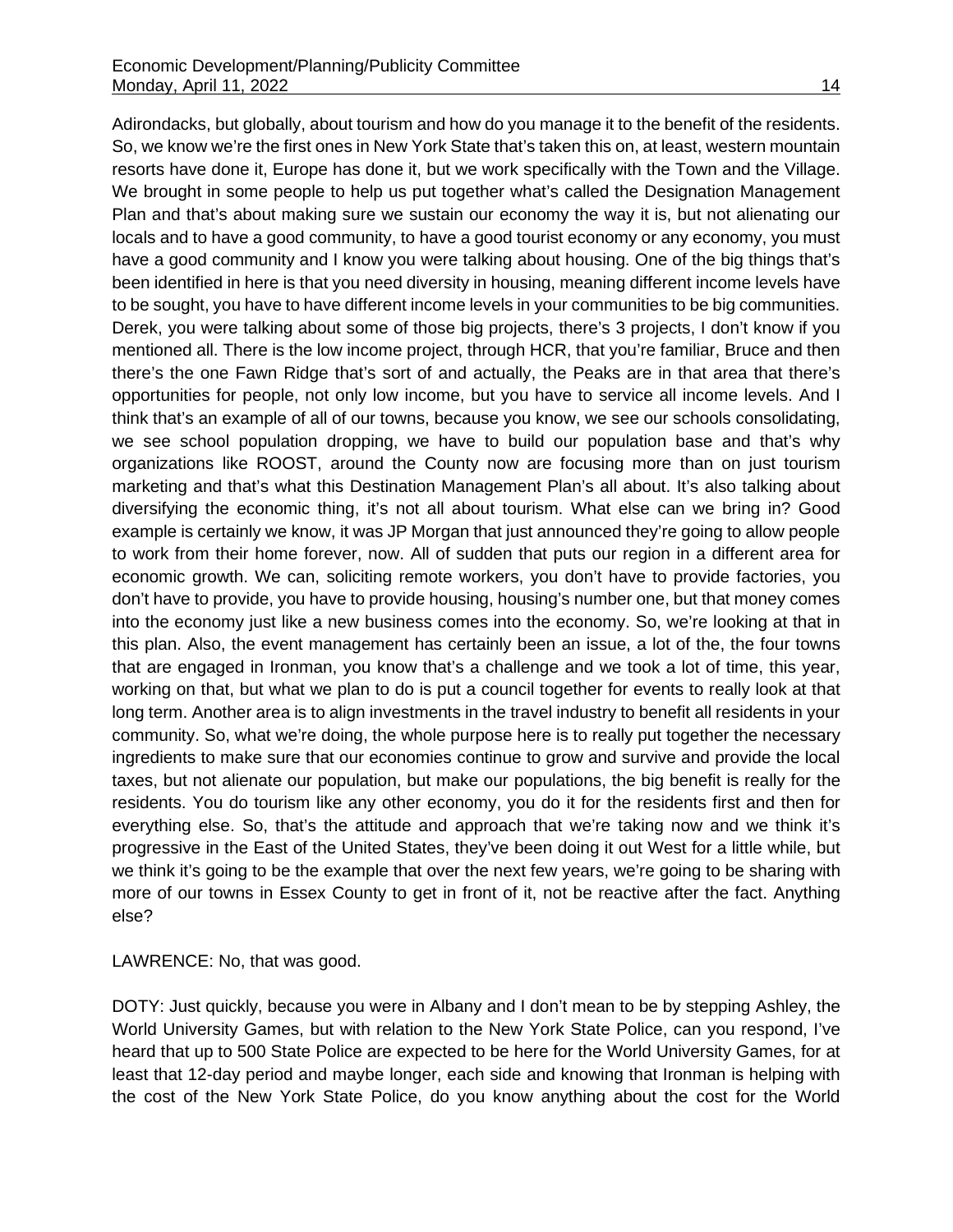## University Games?

MCKENNA: No, that's a budget item and that was identified in Executive Order 185, by the Governor that that is part of hosting the event.

DOTY: Okay, I think that's very important.

# MCKENNA: It is, it is.

And the only other thing that I'm supposed to talk about, I am going to be a Keynote Speaker of what's called the NYSTIA; New York State Travel Industry Association, but really talking about what we've just been talking about, is how organizations like ROOST, they have to change and if they don't change and get in front of it they're going to be irrelevant. So, we have to do it in a way that it's community driven, region driven and it's really more about, as we've said, it's about taking the lead in areas that effect the travel industry, because you need a good community first, whether it's housing, whether it's education, whether it's childcare, whether it's, whatever it is, to make a community, we have to engage, so that's what we're doing.

LAWRENCE: Do you want to touch on the World University Games, here, kind of out of time, but quickly?

MCKENNA: The next larger event with the University Games, just had the World Speed Skating University Championships, looks like volleyball is in August, I know that's a hot spot for some people, Derek, but that's happening in August and then, you know, the big thing coming this September, is what's called Head of Delegation Meeting. So, all 50, there's over 50 nations that have, at this point, indicated they're coming to the games next year. There's Head of Delegation, so we'll have, really, an international audience will be here in September, or members, three or four people from each country that's participating, sends a preliminary delegation in to check things out, so that's going to be a pretty big event.

HARRINGTON: I am assuming Russia will not be a part of this.

MCKENNA: Russia, at this point, is not part of the World University Games. Well, the World University Games, it's a Federation called FISU, which stands for Federation of International University Sport, they're based in Switzerland. They've banned all Russian athletes and all Russian events, this year and they evaluate it again, come the fall, I think it is. That's how most of the sports organizations have been doing it.

LAWRENCE: But, right now, they're out.

MCKENNA: Right now they're out.

TYLER: Any other questions?

HARRINGTON: Yes, I'm anticipating that the War Cannon Distillery is nearing their grand opening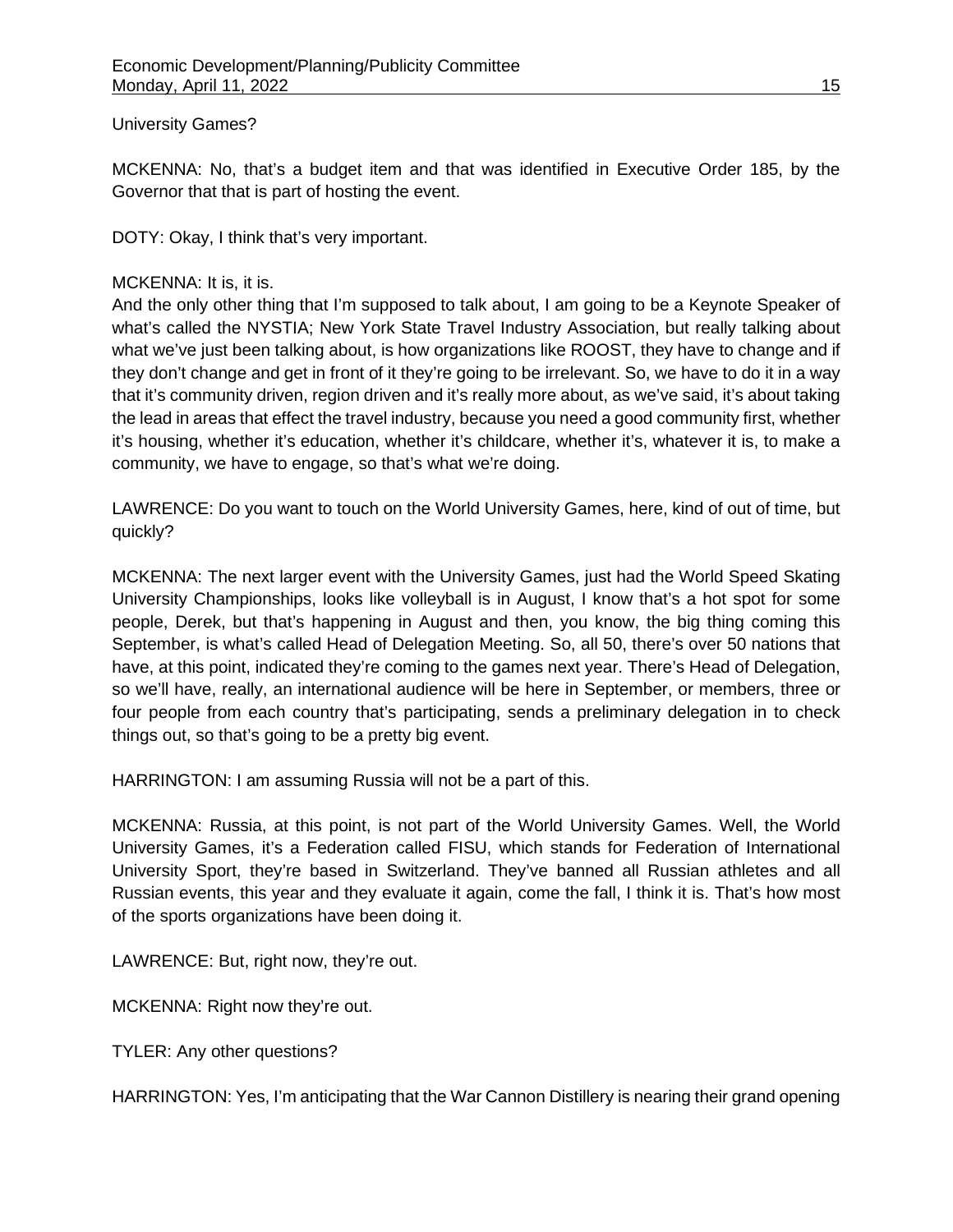and I'm wondering how much you are involved with that?

MCKENNA: We've talked about, we definitely wanted to get involved with, we talked about it the other day when we were down along Lake Champlain and guess, it's the first time I heard that it's not only going to be in Crown Point, but there's going to be another location, too, in the County for either, maybe I'm getting it wrong, tasting or something.

LAWRENCE: And also, just so you know, Matt Cortwright from the Chamber connected us with the owner, so we're supposed to meet with the owner the next time he's in town to get a better understanding of timeline and all the details, but we will definitely be promoting that, for sure and not only on our website and other platforms, but trying to get some 3<sup>rd</sup> party here, you know, some traveler writers, to go visit that region and really help that new business, which is very exciting.

HARRINGTON: I understand that the second location is at the former slaughterhouse in Ticonderoga.

MCKENNA: Is that where it is?

HARRINGTON: Yes, that's where the product will be produced.

MCKENNA: That will be pretty cool.

Also, the Middlebury Women won the National Ice Hockey Championships; right?

HARRINGTON: I was there.

TYLER: Thank you, any other questions? Don't see any, thanks guys.

MCKENNA: Thank you.

LAWRENCE: Thank you

TYLER: Have a safe trip.

\*\*\*\*\*\*\*\*\*\*\*\*\*\*\*\*\*\*\*\*\*\*\*\*\*\*\*\*

The next item was the Housing Assistance Program with Bruce Misarski reporting as follows:

MISARSKI: Well, good morning, it's good to be with everybody and be here. Well, first up from the Housing Assistance Program, I have a great pleasure to introduce our newest employee, who was sitting with me on the first row there, it's Megan Murphy. She's been hired as our Associate Director, so this is a new position at HAPEC and she'll be working closely with me to help advance the affordable housing needs of our low and moderate income across the County. So, just want to introduce her and thank her for joining the team.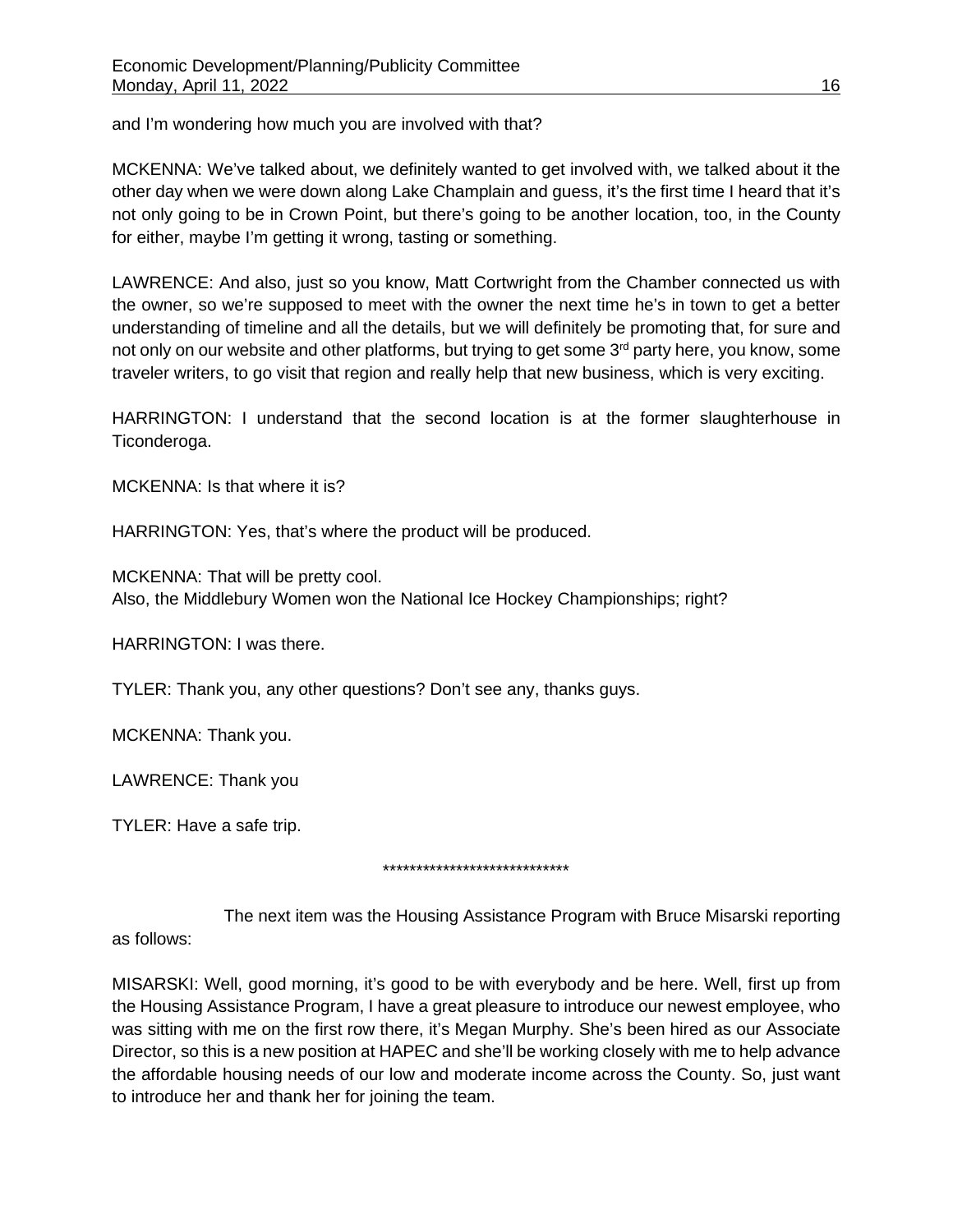So, just have a couple of things in housing that are happening, currently. We just recently had to go through a procurement process for our Section 8 Program and this is the first time ever that New York State has gone through a procurement for the administration of these programs and as you all know, we've been running that program since 1978 within the County, so we had a lot of good experience with it and this fall we had to submit a proposal which was reviewed by the State and so, April 1<sup>st</sup> we got a new contract for 5 years administration of the Section 8 Program, which currently is helping about 445 families, very low income families with their rent and that's all, every town in the County has some residents that are receiving rental assistance and often with the, the great thing about Section 8 is the subsidy is provided from HUD straight to the landlord, so often people get rent subsidies and no one really in the County knows who they are, they're just regular citizens that get help with their rent and it really stabilizes families, their budgets and stabilizes communities and provides millions of dollars in subsidy across the County. So, it's an economic driver and supports the rental housing, the units that we have in the County and maintains them as available rentals. So, it's a really important program.

Other things that we've got going on; we just recently got awarded an Access to Home Program, which assists folks, up to 80% of the area median income with accessibility modifications to their homes and that could also be for rental families that need modifications and normally what those include are handicapped accessibility ramps, bathroom modifications for handicapped accessibility and those are the most prevalent repairs that we do with that funding. So, we just are getting that started, but we have a lengthy list already, so if you do have any folks that you know need that type of assistance, get in touch with us.

We are also, our Homeless Housing Program is still going on. We have money that's supposed to last through September of this year and hopefully the State will be coming up with new funds through the ESG Program for that, but we've been active using those funds in Jay with a couple people that were effected from the recent flood there and other folks around the County, but those funds are quickly running out, too. So, hopefully we'll have more funding for homeless assistance in the near future.

Also, running our Landlord Ambassador Program, is in full operation. That money, also will be allocated fairly quickly to help landlords get their units back in shape, so they can be re-rented after the pandemic. So, most of that money will be allocated and spent out over the next month or so.

Other than that, we do expect Community Development Block Grant funding to come up this summer, again, as an annual application round. So, if anyone is considering any housing rehab applications or other affordable housing projects that maybe CDBG eligible, you can talk to us and we can work with you to submit an application.

Are there any other questions?

MONTY: Hello, Bruce, I'm glad to see you back upright and back with us.

MISARSKI: Thank you.

MONTY: Question, I do know with confidentially, we can't know the names, but getting back to the Section 8, you said there's 400 and some, would we be able to get a report, as to how many are in each community, because that may go a long way with us looking at our low to moderate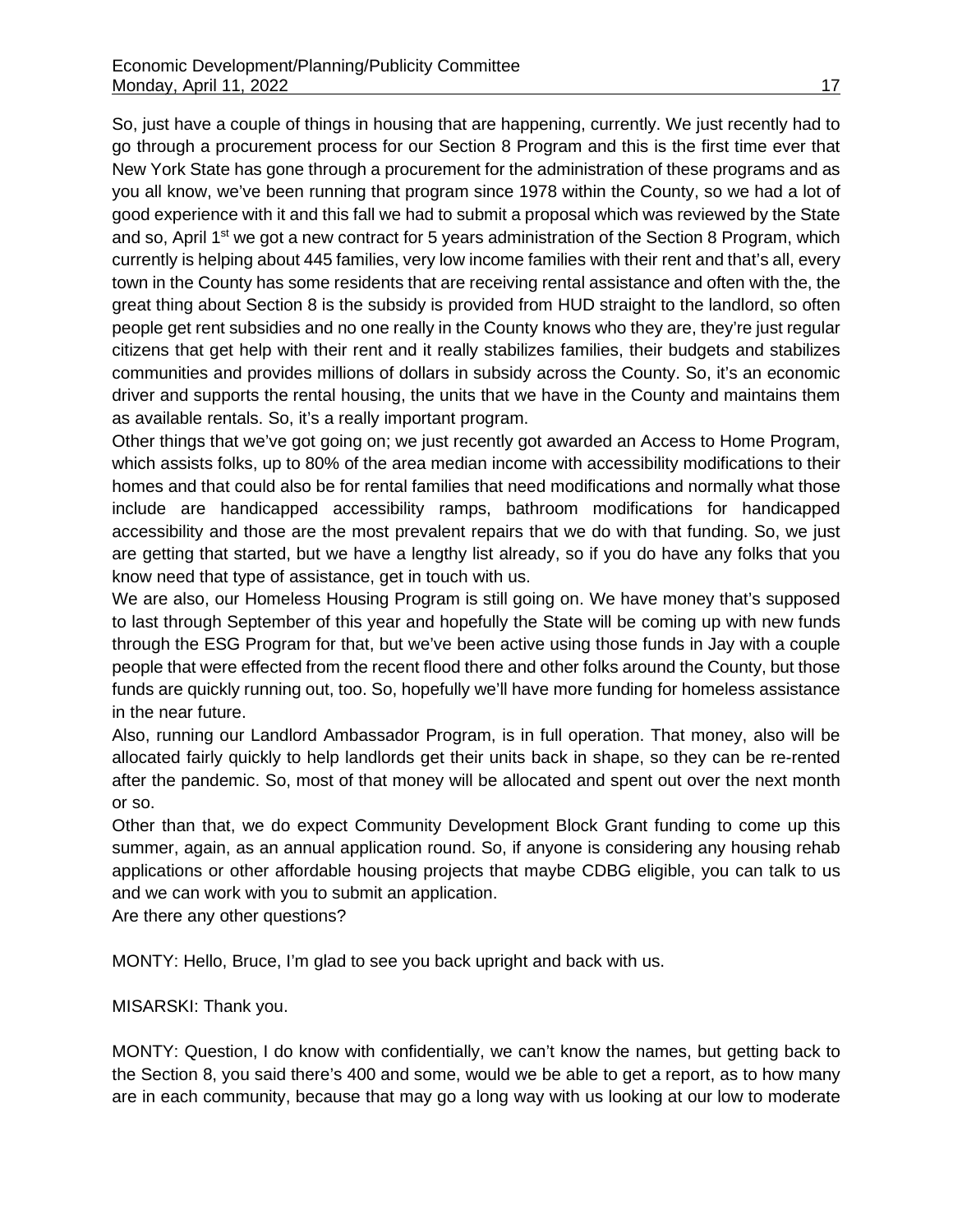income housing.

MISARSKI: That's a good idea. Yup, I'll do a breakdown. Should I do it individually and then put it to your mailboxes or something?

MONTY: Sure, that would be great. Thank you.

GILLILLAND: Yeah, Bruce, I think also, expanding on what Mr. Monty there said, you know, if you could submit a written report, basically one page, either a chart or a summary of all the programs and where they are in the County, monthly, because, you know to increase the transparency between HAPEC and the Supervisors and what's going on in their communities, I would really appreciate it.

MISARSKI: Yup, well do.

STANLEY: Bruce, I would really like to thank you and your staff for everything you guys have done for us and our residents after the flooding, especially a big shot-out to Angel Marvin, I know she's not here.

MISARKSKI: Thank you

TYLER: Anybody else? Thank you Bruce. Anything else to come before this Committee?

MONTY: I just had a couple of things, briefly, on the part of the broadband and the housing. I had a conversation with Shaun and with Anna, we would like to submit a letter of interest pertaining to Senate Stefanik, Gillibrand and Schumer, requesting \$900,000.00 for broadband in Essex County. So, I'm not on the Committee, I can't offer the resolution, but I'm hoping somebody would.

TYLER: Mr. Hughes. Second? Mr. Harrington

# **RESOLUTION AUTHORIZING THE SUBMISSION OF A LETTER TO SENATORS STEFANIK, GILLIBRAND AND SCHUMER REQUESTING \$900,000.00 FOR BROADBAND IN ESSEX COUNTY.**

Hughes, Harrington

TYLER: All in favor? Opposed?

MONTY: And the second thing is, we've been meeting, as you know on a regular basis, Low and Moderate Income Housing and we're looking for a resolution from the Board for us to begin the application to file a sole land bank for Essex County. I think we've listened to enough podcasts and zoom meetings that we are, we think, going the single land bank and not doing a multi county land bank is the way. At our last meeting on Wednesday or Thursday of last week, without officially saying so, the underlying message was Clinton County's going out on their own. So, they're ready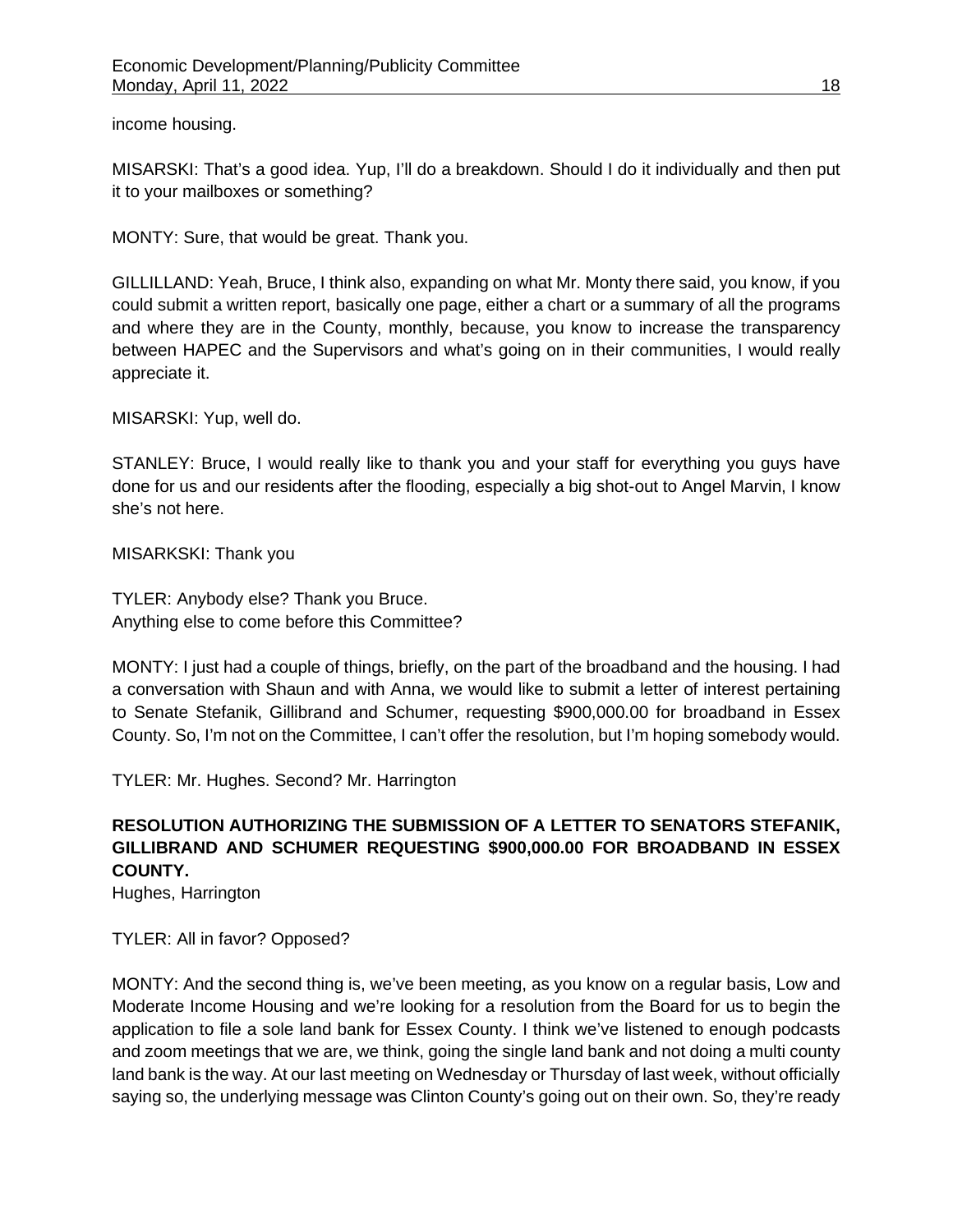to submit, so I think it's time for us to begin that application process. I know we've sent out all the information on how, what we need to do to get started. Ken and I have been working on that, along with Mike and several others. So, I am looking for a resolution for us to begin that process.

## TYLER: Mr. Hughes. Second? Mr. Merrihew

# **RESOLUTION AUTHORIZING THE ESSEX COUNTY TO BEGIN THE APPLICATION PROCESS TO FORM A SOLE LAND BANK FOR ESSEX COUNTY**

Hughes, Merrihew

TYLER: All in favor? Opposed?

MONTY: Our plan is to bring the package to you in June with a presentation on what we see as our land bank for Essex County.

Lastly, I sent out an email, here, 10 days ago, requesting each one of us to come up with a picture of the housing use for your community. I really need that moving forward. I've had a few responses, but in order for me to know what's going on in Schroon Lake or in Wilmington, in Minerva, I need your input so that we can compile that all and bring it forward, thank you.

GILLILLAND: Jim, thank you very much. I just, very quickly, I know we're running late. The, after going through the last 2 years of the pandemic and several natural disasters, the Halloween storm, two floods in AuSable area and things like that, one thing that has become apparent to me and discussed it with Dan Palmer and others, in Essex County, whenever we have an event of one nature or the other, we have not, we've done a pretty good, I guess, ad havoc job of handling our public information strategy when we go out and I think we need to move on from ad havoc to a formalize. We also have, I mean we have some departments that basically have, you know, release their own public information and press releases. You know and a lot of times trying to get coordinated between the leadership of the County or other effected departments or the towns, with the towns, as you know, has been, as I said, is normally an ad havoc process. In addition, almost every department of Essex County runs its own Facebook page. We have our own, as well as, webpages, we have our own County webpage. We have a lot of outlets and public information that are going out there, that I'm afraid that we run the risk of not having coordinating messaging going out and coordinated with the towns and so like with the flood or the damage or something somewhere, you know it's critical to all levels of government, insuring that the messaging is going out is consistent, you know and accurate. So, my thought process is and this is just food for thought for the Board, is and probably, I am thinking in our next budget development, that we ought to go with a full time, public information officer that would be responsible for coordinating during events, etc., but also, you know to make sure that we take a look at our information outlets, our Facebook pages, our Twitter accounts, our webpages and things like that. You know, if all the public information requirements that the State and Federal Government are going to require or that various governmental organizations in the past have gotten in trouble in the courts for, that actually does scare me and you know then questions come up, hey, do I have to, can I block these people on my town website and things? You know, these are the kinds of questions that come out and we need some expertise on. Our current Public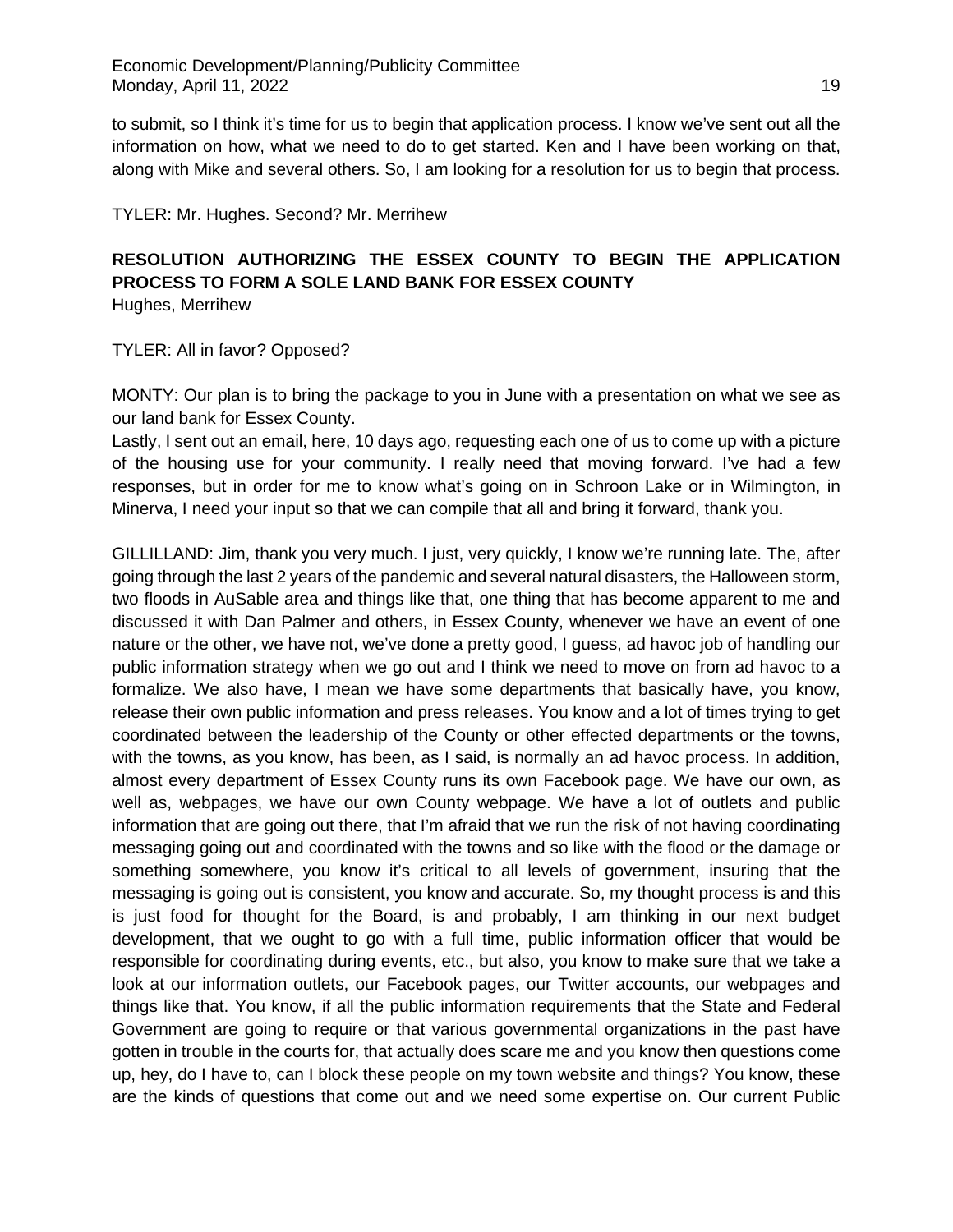Information Officer is Dan Manning and I'm not denigrating his performance on this. Actually, he's very good, we also need, you know constantly need legal counsel advice on that, but I think this is something that's developing more and more. We're a more connected world now, particularly post-pandemic and we need to make sure that we do it right. So, I put that out there for your consideration, because I think we should peruse that.

WILSON: Thanks Shaun, I think that we do need coordinated, managed communication. I would definitely support that. One question, in our Recruitment and Retention Committee, we're talking about a marketing strategy, how we communicate to the outside world, you know, Essex County and beyond that we're a good place to live and work, would there be room for that, at all? Something like that?

GILLILLAND: Yeah, I am sure, anything that has to do with our outreach to the public. Whether it be within the County or whether it be, you know throughout the State, our public image would be the responsibility of that particular person and we would work with organizations, you know, ROOST, Cornell Cooperative Extension, Soil and Water, etc., to make sure that, one, we're putting out good messages, correctly and also coordinated messaging and it's particularly essential if we have a disaster and we have injuries, loss of life, loss of property.

HUGHES: I sent an email over the weekend to Mr. Palmer, Mr. Gillilland about the concerns I have about the presence of our website, I know we talked about that at Recruitment and Retention, there's still some information on there that references our previous President. So, there are sections of it that are out of date and that's a direct reflection, unfortunately, to the outside world, the kind of organization we are and we're better than that. With respect to this Public Information Officer conversation; which I think plays into the website and social media and the electronic and digital media, I would be more than happy to take on that responsibility of doing some research, if anybody wanted to join me in that conversation to find out what we have, that the responsibilities are to the likes of a public information officer and make a presentation to the Board in the future, I would do that.

TYLER: Thank you Mr. Hughes.

HUGHES: Anybody want to join me?

MONTY: I can barely turn my computer on.

HUGHES: If you are interested, let me know, send me an email. I've got some ideas already cooking and I would be happy to share those with anybody that wants to be part of that.

SCOZZAFAVA: Yeah, I'll wait for your report, but I can tell you, no offense intended, Mr. Chairman, I don't support this. I mean, to me it reminds me of the days in Albany where Cuomo put a muzzle on any department head, every agency down there, you don't speak to the press until you go through me, first. You call DEC, you call Department of Health and you could not get a reply from anyone on anything and it's still that way in Albany and I don't what to see Essex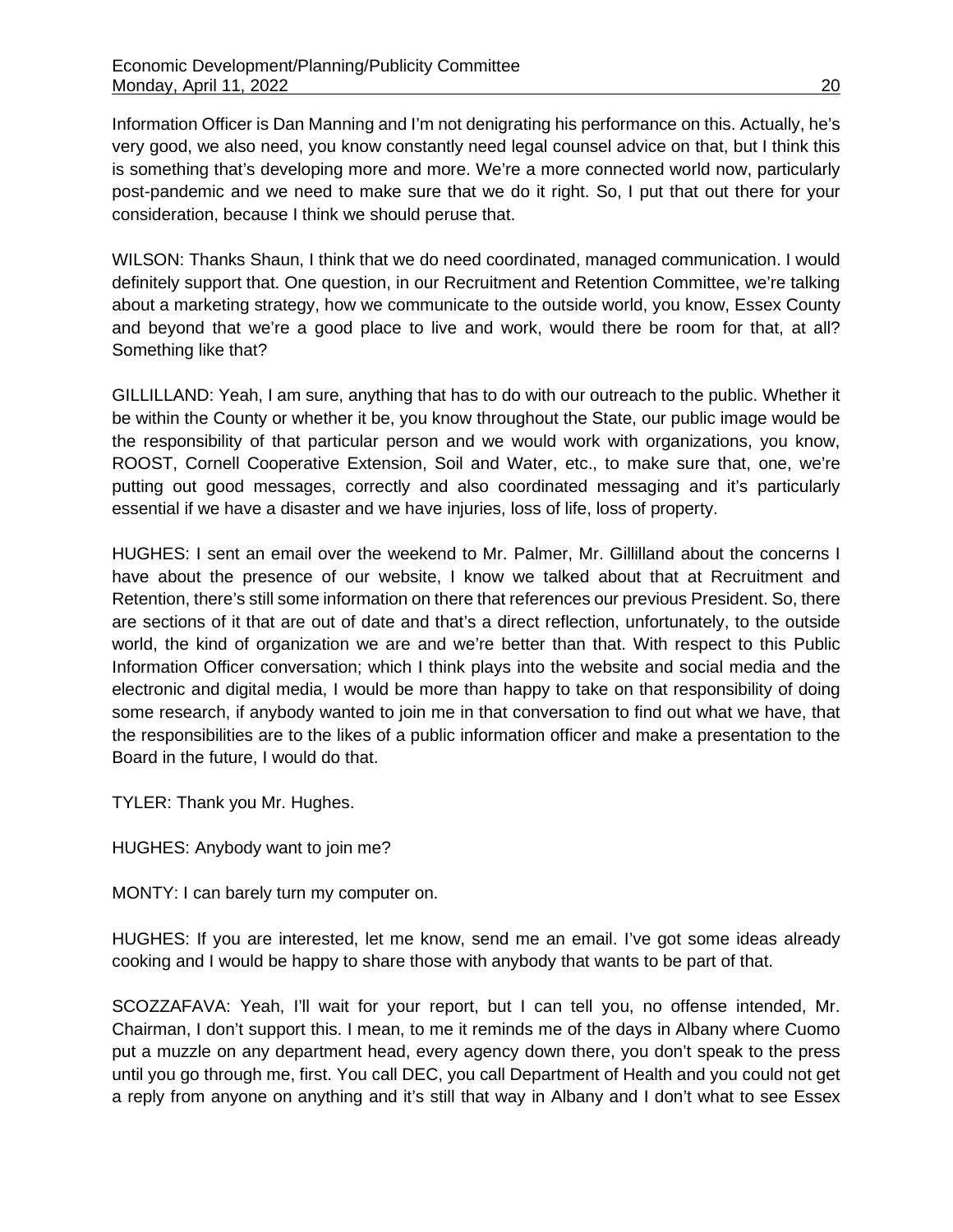County become an Albany.

GILLILLAND: That's not what we're looking for here, in any way, shape or form, Tom.

SCOZZAFAVA: Are you going to edit every department?

GILLILLAND: It's not editing, you know, when you want to get the message out or when you want to, if you have a lot of reporters or something are coming for questions and stuff, you want to avoid rumors, you want facts; right? That's what I was thinking. I mean I was a NATO Public Affairs Officer and, you know, there was nothing that, information was not restricted, information was not censored, it was just to make sure you have correct information and then, also, you're not censored, but sensitive or personal information doesn't get out that shouldn't be put out. I mean we were dealing constantly with this HIPPA issue during the whole pandemic and Public Health did a tremendous job with that, but I just think that in this day and age of FOIL and everything else that goes on, if at some point that one of our Facebook pages or departmental things gets information on it, gets out there, that nobody knows about, nobody checked on in coordinated fashion, you know we're looking for trouble. This is not an issue of censorship or of control, I mean.

SCOZZAFAVA: I understand where you're coming from, I understand the world that we live in, but I don't believe it warrants a full-time, you know, Public Information Officer. I don't buy it, I mean, listen, I've dealt with the press plenty of times.

GILLILLAND: So, have I.

SCOZZAFAVA: You have also and you know, I think every one of our departments, when I go on Facebook, I see the webpage, they do an excellent job and you know, if I have a call from a reporter from the press in regards to a public health issue, social services issue, so on, emergency, I refer them to that department head or I refer them to you. So, I mean, I'm willing to listen, but I, at this point, you know I don't think I would support it, in fact, I know I wouldn't support it, today. If this came up, today, I would not support it.

GILLILLAND: That's why I'm putting it out there for considering in the budgeting process, right now, I think, I mean I was contacted by several companies in my own town, you know, who are making money off of towns and municipalities concerning their Facebook pages and the lawsuits, and rights to public information. These Facebook and Twitters accounts and stuff, those are permanent records and most people are delete, delete, delete and you know that's the kind of the thing that I think we need to know the facts and tie it in with, to the IT Department, who is maintaining the County websites.

HUGHES: I see this process as akin to what took place when we had a change of leadership in Emergency Services, where Supervisor Wilson, myself and Mr. Giordano, we went and interviewed people to get a sense of what was working and what's not working to get a better idea of how things can be improved. I see this as an opportunity to just kind of review an area, we're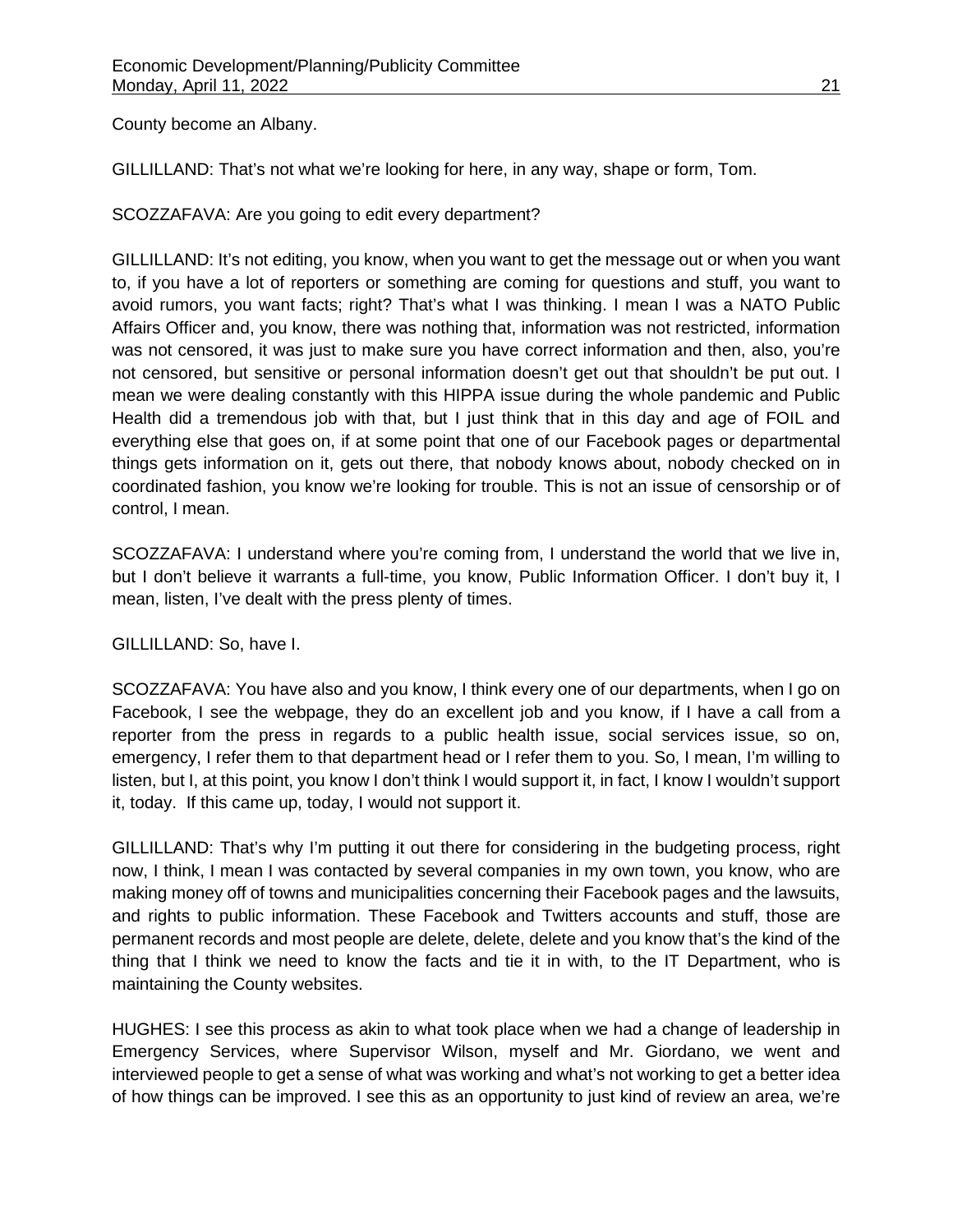an organization that has a lot of public interface and how can we communicate in an incredible way, across many different departments. Is there an opportunity to do that? Maybe not, but this is an opportunity to discover that when it has, maybe not been done in quite some time.

TYLER: Yeah, I think one of the issue that Tom's getting out is who decides what is the correct information and what isn't and if one or two persons that are deciding that, when where are ya? I don't know.

GILLILLAND: During the AuSable issue that came down and I was called and Linda Beers was like I have a Public Affairs, Public Information person and you know, no information is going out from Emergency Services, what was going out at the time. So, that particular conversation heaved me, for us, for the County, who do people reach out to for information? Who does the press reach out to for information? Who does the press coordinate with? Like any governmental public affairs office, or something, or public information office, they call in and they will refer them to the right, you know, individual or department. So, if you have DPW and Emergency Services and Public Health all involved in a situation somewhere, some sort of disaster, you know and the press wants to know what's going on, do you want those various departments to go, you got to see this person, you got to see this person, you got to see this person, coordinated flow of information is, correct information is a difficult job in a situation like that. I guess my thought process is and I guess I'm little taken aback by the idea of censorship, I am looking at increased transparency and assurance that, if you have a major disaster and one department says, we're going to do this, another department says to do that and then they can be at odds, when they're really not. So, that's my thought.

SCOZZAFAVA: I'm not saying censorship, Shaun, okay? I'm just saying I don't like the idea of, say there's a county issue going on and one of us is called, so I've got to call this individual and say, hey, listen I've got the press calling me?

GILLILLAND: When you do, you've got the press calling you and an elected official wants to make sure they get the right story, what's going on and things, who do I call, where do I get it?

SCOZZAFAVA: If it's a County issue, I tell them to call you or Dan, you know.

GILLILLAND: I understand it. I understand it, but we also call DPW, we also call the various departments and things like that or we have no idea what's going on.

SCOZZAFAVA: Is there something that spearheaded this, recently? I mean I'm just trying to…

GILLILLAND: I took my personal, I took it from the lessons learned from the last 24 months of how we can do things better. We didn't fall on our face, in any shape or manner. I just think that there is a way to streamline the processes, that's my thought. Now, whether we have a full-time, I think when you're talking about all your social media and all your media outlets and stuff and somebody overseeing all that, it is, that's going to be probably the majority of the person's job, but also developing a good relationship with the press. You know, we've had several, we often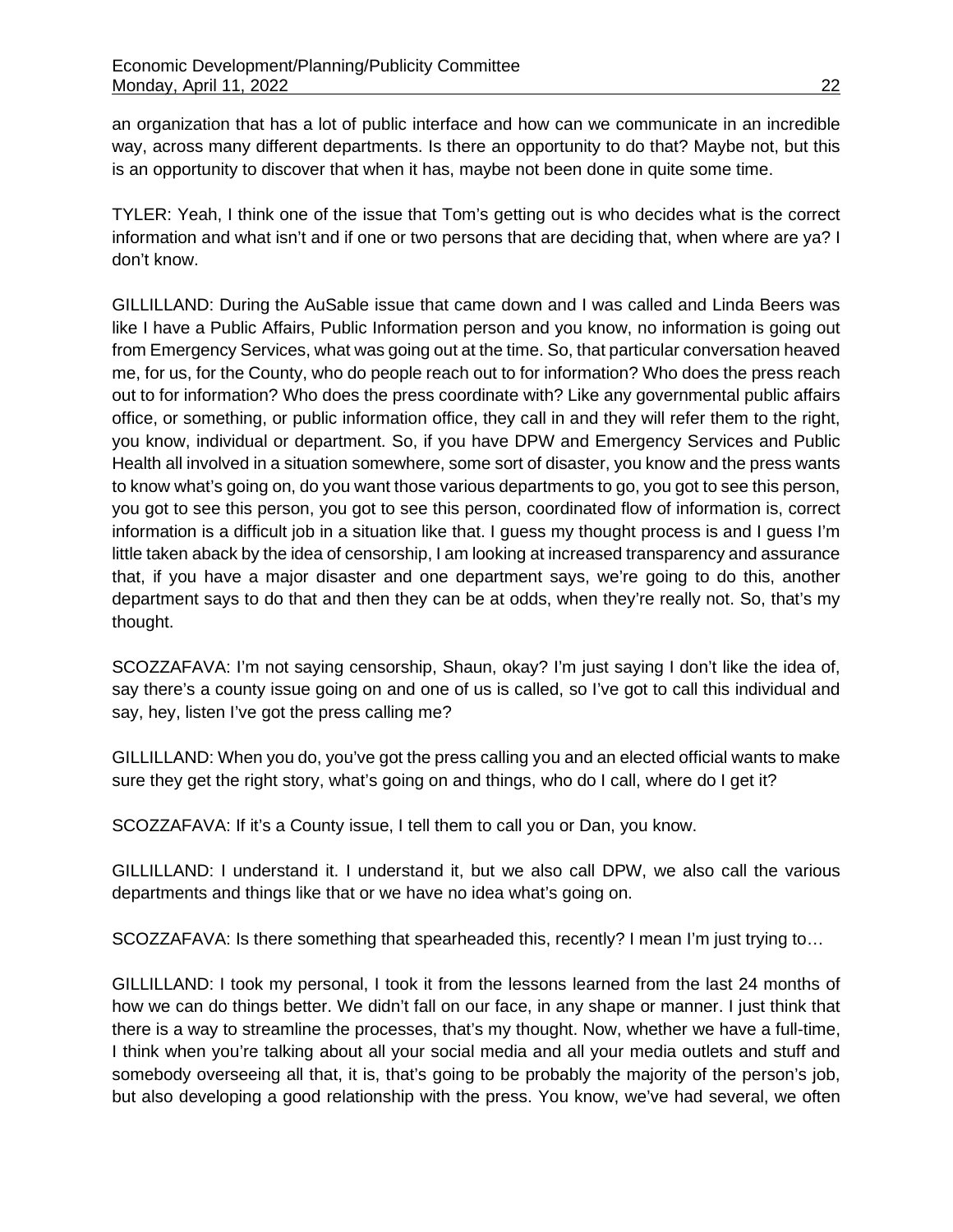have press events, Public Health, we've had them in the last 24 months and stuff, you know if we want to reach out and get the press than we have somebody there that has a good relationship with the press.

WILSON: So, I think we can't even communicate enough. That's a lesson I learn every week, we can never communicate enough, but to address some of the issues that you're talking about, I think having a communications policy makes sense, too. So, if we adopt a policy that protects the sharing of information, it helps every department head make decisions, you know I am sure that Mr. Manning would say, it's good to have a policy around, especially when we have to deal with sensitive medical information or you know, crisis unfolding, you know having a person to do the communication, but then having a policy that spells out what's, you know, how that's conducted. I think that's good for the County operation in general and it protects what you're talking about.

# TYLER: Thank you, anything else?

PALMER: Government has changed the way we communicate and unfortunately that communication has become faster than what we can keep up with. We have Facebook pages. I am the administrator of every Facebook page. Nobody gets a Facebook page unless it gets administration through me. I can't tell you what's on them, because I don't have enough time and if I, you know, I think part of the process of communicating is making sure you're set organizationally to be able to find the information that you need. If stuff starts appearing on these Facebook pages and I've got to call 25 department heads to find out what exactly they're talking about, before the press calls me or after the press calls me, whichever the case maybe. It would be much simpler, if I just picked up the phone and said to the Information Officer, okay, why is this on? Or what is this about? Or what's the story behind this? Because, it is moving so fast that you just simply can't, no one person can keep up with this and I think that's part of the concept here, is you have an individual who's responsible for managing how we portray our information, how we put our information out there and I think in the long run it will make us more efficient. I don't think this is about trying to hide anything from anybody. I'm not trying to confuse anybody, but I think it needs to be to that point where you can track down who it is that's responsible for the information that goes out.

SCOZZAFAVA: Wouldn't the department head be responsible?

PALMER: No, it's not, really, because ultimately every department head reports to me. If they put out information that I don't know about, then I've got to hunt it down; right? I mean there's no other way to do it, I've got to find out.

SCOZZFAVA: I mean I don't have a problem with a point person, shouldn't they clear it with you before they put it out?

PALMER: Well, that's the problem, I mean there's not enough time in the day for me to take phone calls from 25 department heads as they do this. I think if they had 1 information officer, that they knew, okay, if I want to put something on Facebook, I got to run it by the information officer and